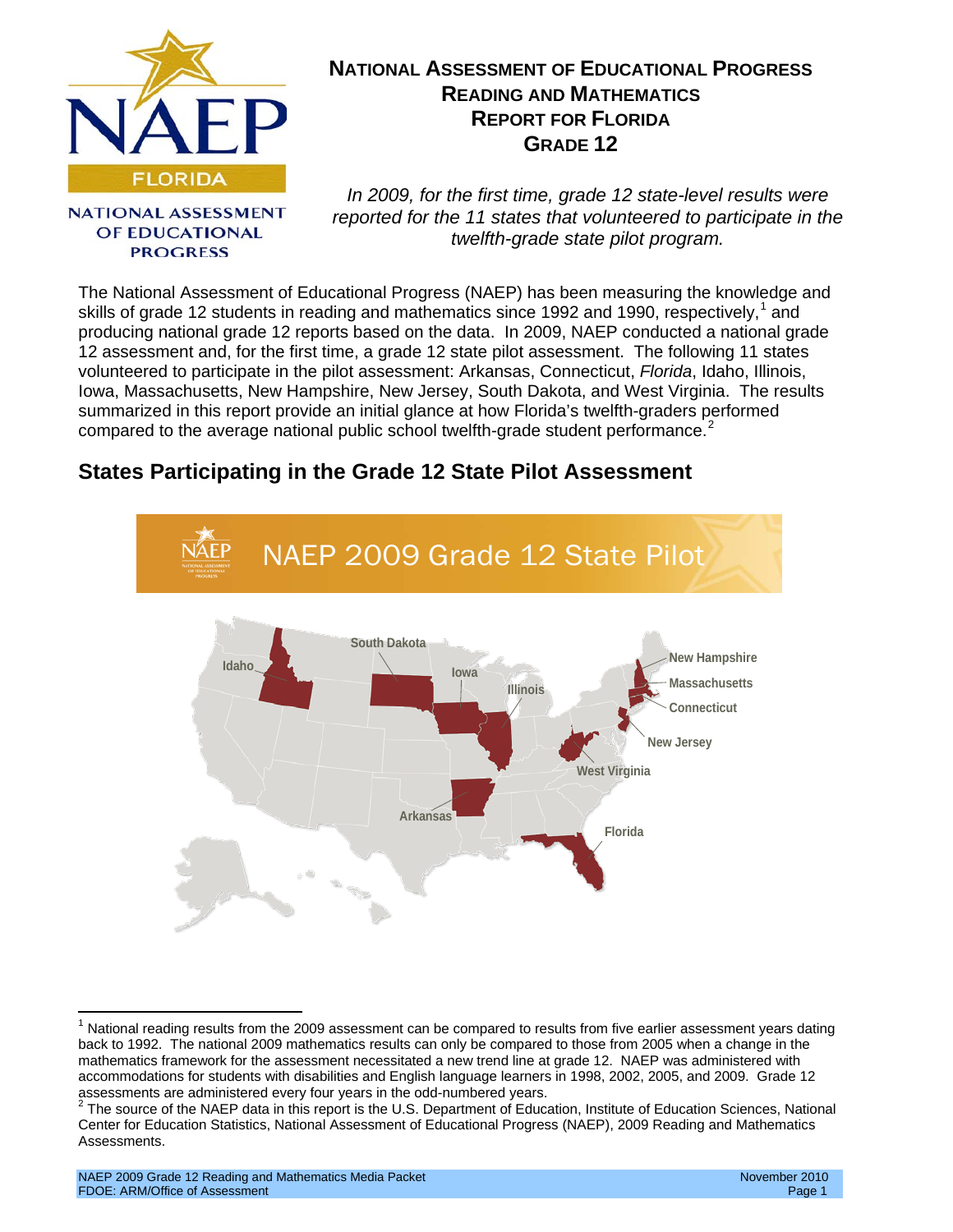<span id="page-1-0"></span>**PRESS RELEASE CONTACT**: DOE PRESS OFFICE

#### **Statement By:**

#### **EDUCATION COMMISSIONER DR. ERIC J. SMITH**

#### **Regarding the 2009 NAEP Grade 12 Reading and Mathematics Results**

"I'm proud that Florida is one of only 11 states that participated in the NAEP 12th grade state pilot, giving us valuable early feedback on our efforts to improve student outcomes in our public schools. Although these initial results indicate we have much more work ahead of us, I'm confident that recent reform efforts such as changes to our high school accountability system, more demanding graduation requirements, and our recent win in the federal Race to the Top competition will allow us to build a positive trend line for these data in the years ahead. I am also looking forward to an increased diversity of comparisons and data applications as more states decide to participate in this informative assessment."

#### <span id="page-1-1"></span>**Reading Results – Overview**

- In 2009, the average scale score of Florida's grade 12 public school students was 283. This was lower than that of the nation's public schools (287). See page 6.
- *In 2009, the percentage of public school students in Florida who performed at or above Basic was 70 percent. This percentage was not significantly different from that of the nation's public schools (73 percent). See page 7.*
- In 2009, the percentage of public school students in Florida who performed at or above *Proficient*  was 32 percent. This percentage was lower than that of the nation's public schools (37 percent). See page 8.

#### <span id="page-1-2"></span>**Mathematics Results – Overview**

- In 2009, the average scale score of Florida's grade 12 public school students was 148. This was lower than that of the nation's public schools (152). See page 15.
- *In 2009, Florida's public school Hispanic students outperformed the nation's public school Hispanic students with a significantly higher average scale score and with a percentage of students scoring at or above Basic. See pages 15 and 16.*
- In 2009, the percentage of public school students in Florida who performed at or above *Basic* was 59 percent. This percentage was lower than that of the nation's public schools (63 percent). See page 16.
- In 2009, the percentage of public school students in Florida who performed at or above *Proficient* was 19 percent. This percentage was lower than that of the nation's public schools (25 percent). See page 17.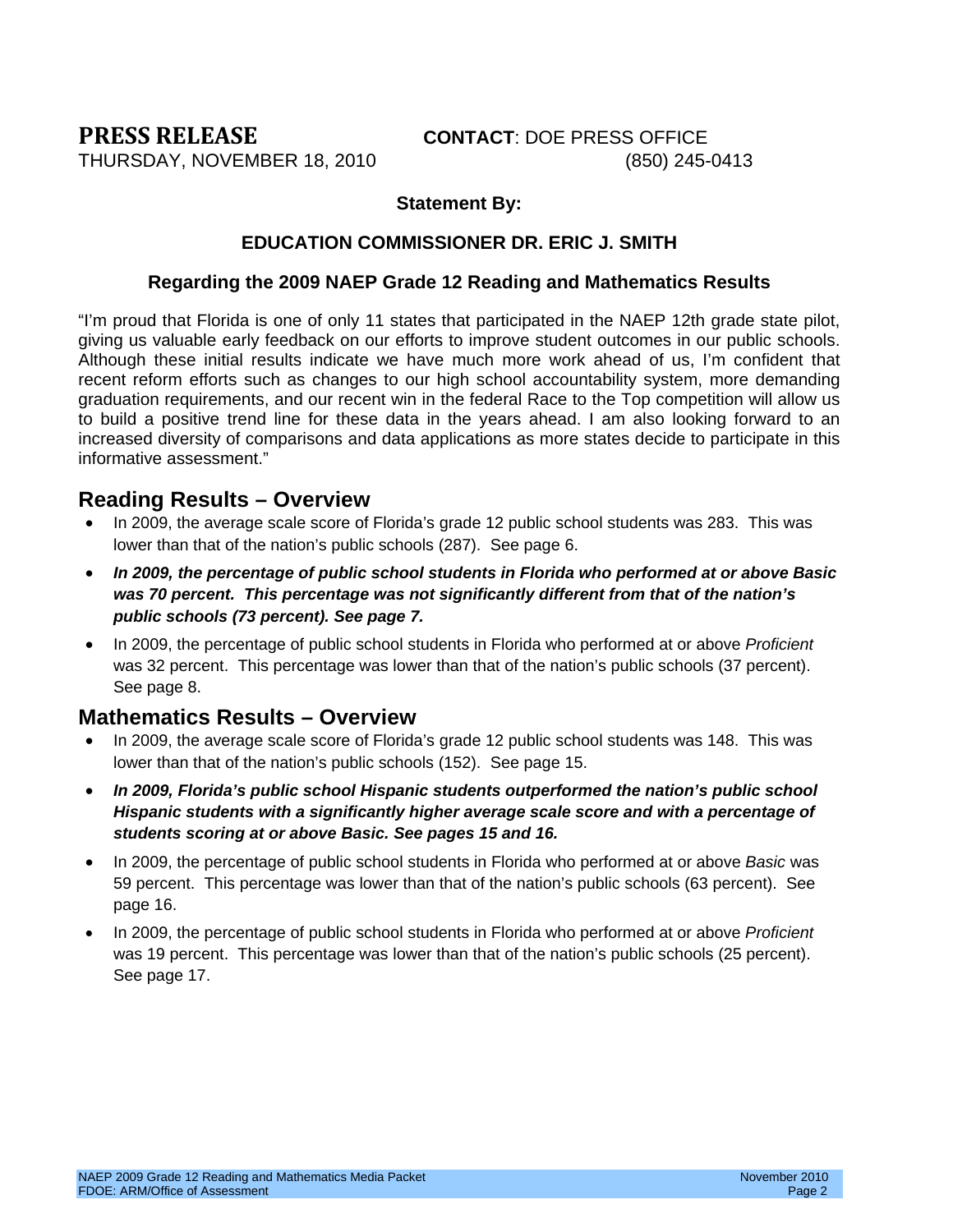### <span id="page-2-1"></span>**NAEP General Information**

The National Assessment of Educational Progress (NAEP) is the only ongoing, nationally representative measure of what students in the United States know and can do in various subject areas. It serves as a benchmark based on national proficiency standards and as a common measure of state-reported progress and achievement across states.

A representative sample of the student population participates in NAEP, and each student takes only a portion of the assessment. Students respond to both multiple-choice and constructed-response items, but no single student participates in the entire assessment. Results are assembled to form projected state and national scores based on aggregated state and national results. NAEP does not provide school- or student-level results. In this report, NAEP Grade 12 Reading and Mathematics results are reported by average scale scores (on a 0–500 point scale for reading and 0–300 point scale for mathematics) and, using that point scale, by achievement levels (at or above *Basic* and at or above *Proficient*).**[3](#page-2-0)**

<span id="page-2-0"></span>In this report, Florida's performance gaps are compared with those of the nation's Grade 12 public school students [White/African-American, White/Hispanic, and eligible/not eligible for the National School Lunch Program (NSLP)], and it provides information regarding the performance of specific subgroups [students with disabilities (SD) and English language learners (ELL)]. Additional results can be accessed via the NAEP Data Explorer (NDE) at <u>http://nces.ed.gov/nationsreportcard/nde</u> The frameworks that provide the basis for the NAEP assessments may be accessed at [http://www.nagb.org/publications/frameworks.htm.](http://www.nagb.org/publications/frameworks.htm)

<sup>&</sup>lt;sup>3</sup> Differences between average scale scores or between achievement-level percentages are discussed only when they are statistically significant. Statistically significant means it is unlikely the differences in scores occurred by chance. Comparisons are based on statistical tests (0.05 level) that consider sample size, magnitude of difference, and standard errors. In this report, results for Florida are reported as scoring significantly higher than, not significantly different from, or significantly lower than the nation; when comparing performance gaps, results for Florida's performance gaps are reported as being significantly wider than, not statistically different from, or significantly narrower than the nation's public schools.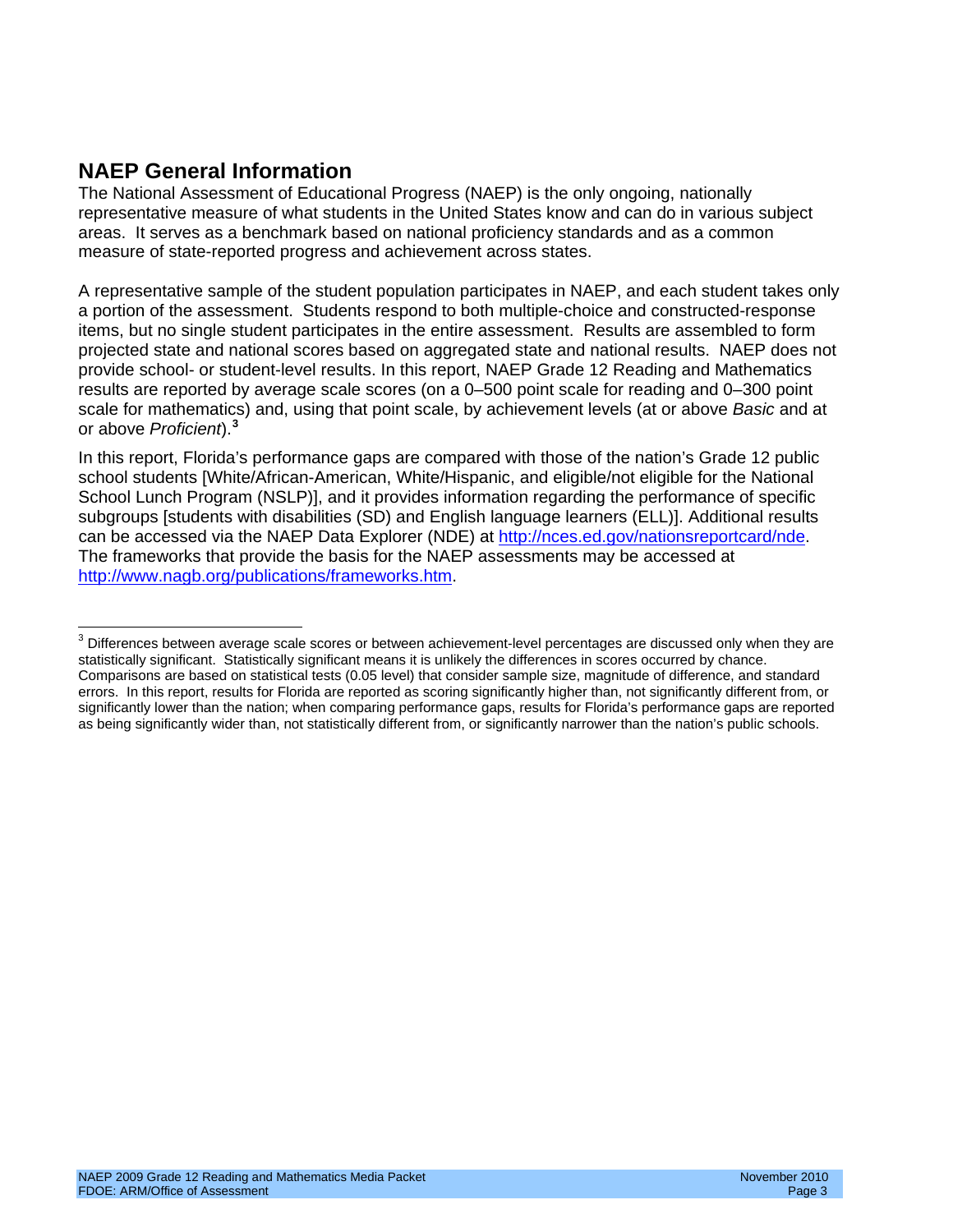# **Table of Contents**

| <b>General Information</b>                                    |  |
|---------------------------------------------------------------|--|
| States Participating in the Grade 12 State Pilot Assessment 1 |  |
|                                                               |  |
|                                                               |  |
|                                                               |  |
|                                                               |  |

# Reading

|                                                     | 10  |
|-----------------------------------------------------|-----|
|                                                     |     |
|                                                     |     |
|                                                     |     |
| <b>African American Students</b>                    |     |
| Asian/Pacific Islander Students                     |     |
| National School Lunch Program (NSLP) Eligibility 12 |     |
|                                                     |     |
|                                                     |     |
|                                                     | -13 |
|                                                     |     |
|                                                     |     |

# **Mathematics**

|                                                                         | 15 |
|-------------------------------------------------------------------------|----|
|                                                                         | 16 |
|                                                                         |    |
|                                                                         |    |
| Florida (2009) Compared to the Nation's Public Schools (2005 and 2009)  |    |
|                                                                         |    |
|                                                                         | 19 |
|                                                                         |    |
|                                                                         |    |
| Florida (2009) Compared to the Nation's Public Schools (2005 and 200920 |    |
|                                                                         | 20 |
|                                                                         | 20 |
|                                                                         |    |
| African American Students                                               |    |
| Asian/Pacific Islander Students                                         |    |
|                                                                         |    |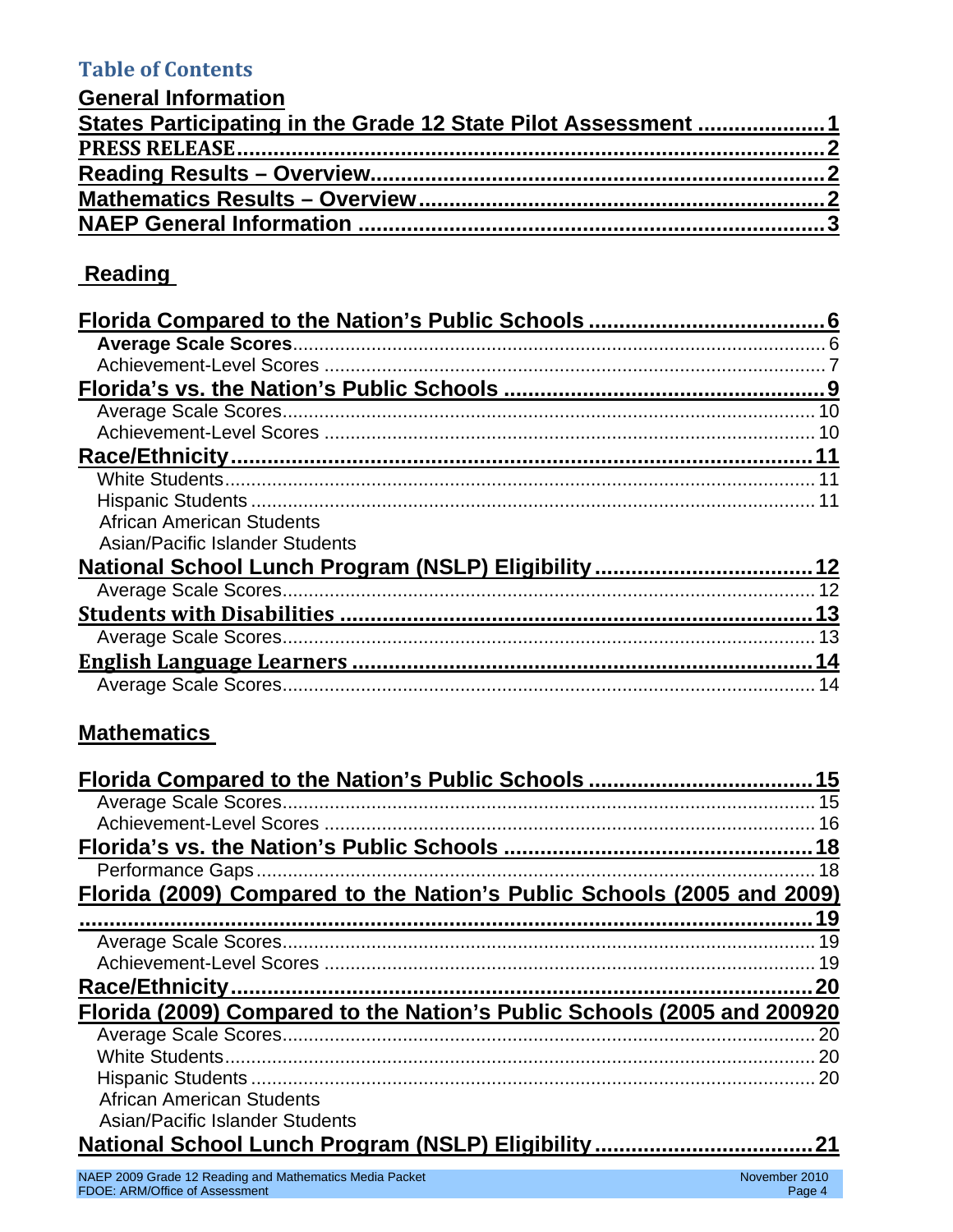**[Florida \(2009\) Compared to the Nation's Public Schools \(2005 and 2009\)](#page-20-1)**

|                                                                        | 21  |
|------------------------------------------------------------------------|-----|
|                                                                        | 22  |
| Florida (2009) Compared to the Nation's Public Schools (2005 and 2009) |     |
|                                                                        | 22  |
|                                                                        |     |
|                                                                        | 23  |
| Florida (2009) Compared to the Nation's Public Schools (2005 and 2009) | .23 |
|                                                                        | 23  |
| Appendix A: Scores Vary by Level of Mathematics Completed              | 24  |
| Appendix B: Educational Aspirations and Plans after High School        | 25  |
|                                                                        | .26 |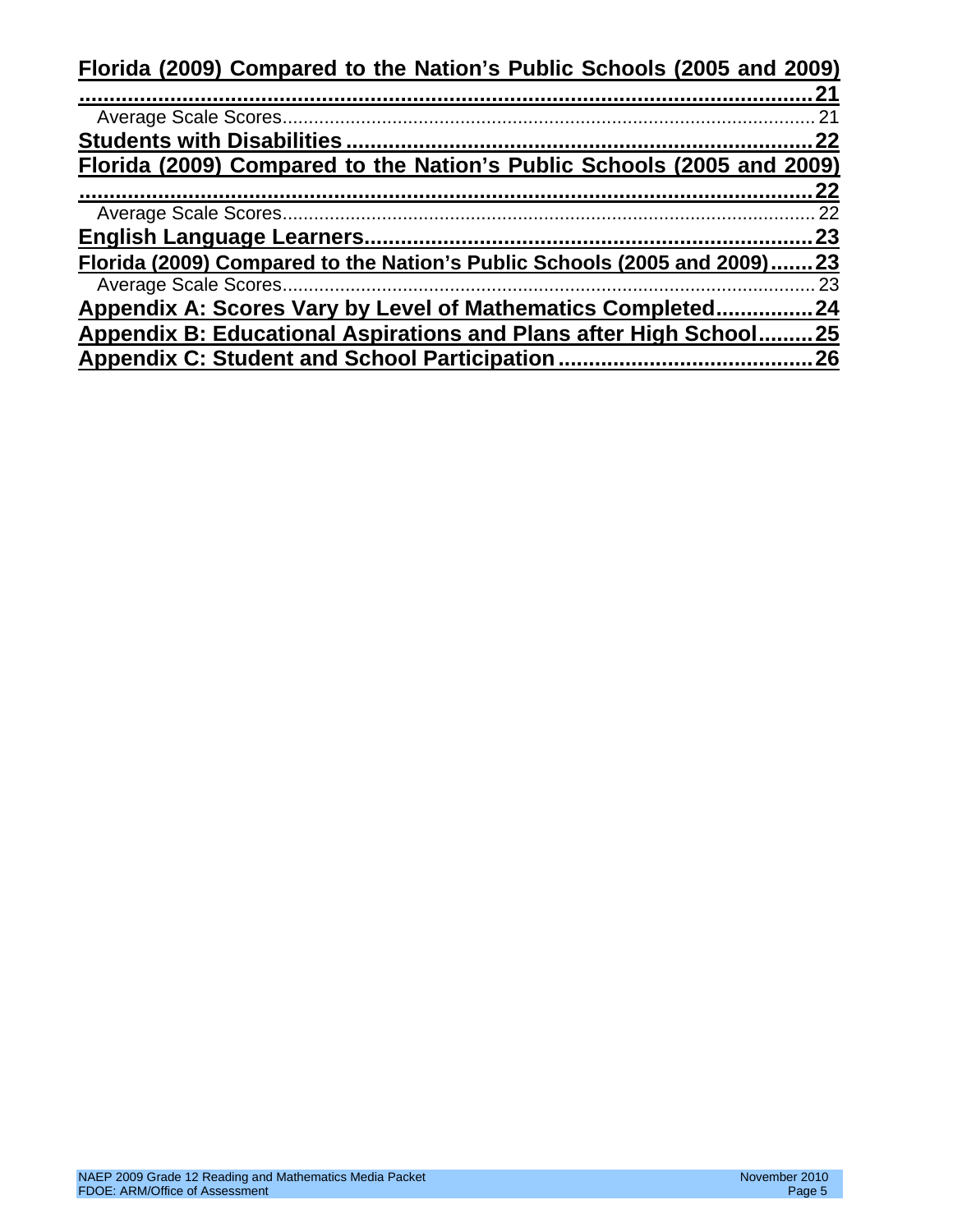### <span id="page-5-0"></span>**NAEP 2009 Reading, Grade 12 Florida Compared to the Nation's Public Schools Average Scale Scores**[4](#page-5-2)

#### <span id="page-5-1"></span>**Figure 1**

**Legend**

- **>** Florida significantly higher than the nation's public schools
- **=** No significant difference between Florida and the nation's public schools
- **<** Florida significantly lower than the nation's public schools



- In 2009, the average scale scores of the following groups of Florida's grade 12 public school students were not significantly different from those of their national counterparts: African-American, Hispanic, Asian/Pacific Islander, eligible for the NSLP, SD, and ELLs.
- In 2009, the average scale scores of the following groups of Florida's grade 12 public school students were lower than those of their national counterparts: All, White, male, female, and not eligible for the NSLP.

<span id="page-5-2"></span> <sup>4</sup> Average scale scores represent what students know and can do.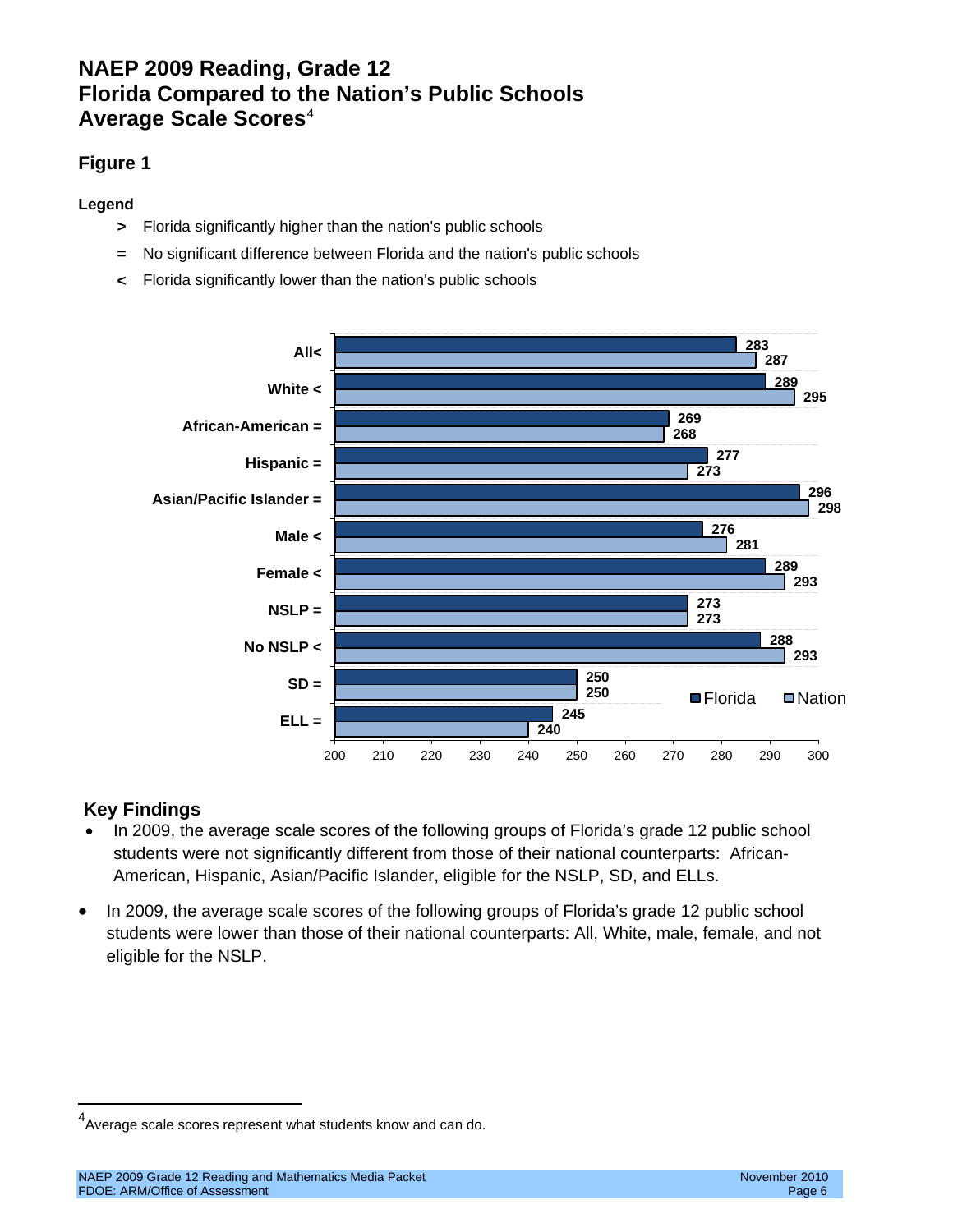# **NAEP 2009 Reading, Grade 12 Florida Compared to the Nation's Public Schools**

<span id="page-6-0"></span>Achievement-Level Scores

#### **Figure 2 Percent at or above Basic<sup>[5](#page-6-1)</sup>**

#### **Legend**

- **>** Florida significantly higher than the nation's public schools
- **=** No significant difference between Florida and the nation's public schools
- **<** Florida significantly lower than the nation's public schools



#### **Key Findings**

 $\overline{a}$ 

- In 2009, there was no significant difference between the percentages of the following groups *o*f Florida's and the nation's grade 12 public school students scoring at or above *Basic*: All, African-American, Hispanic, Asian/Pacific Islander, female, eligible for the NSLP, SD, and ELLs.
- In 2009, the percentages of the following groups of Florida's grade 12 public school students scoring at or above *Basic* were significantly lower than those of their national counterparts: White, male, and not eligible for the NSLP.

<span id="page-6-1"></span><sup>5</sup> The NAEP *Basic* achievement level denotes partial mastery of prerequisite knowledge and skills that are fundamental for proficient work.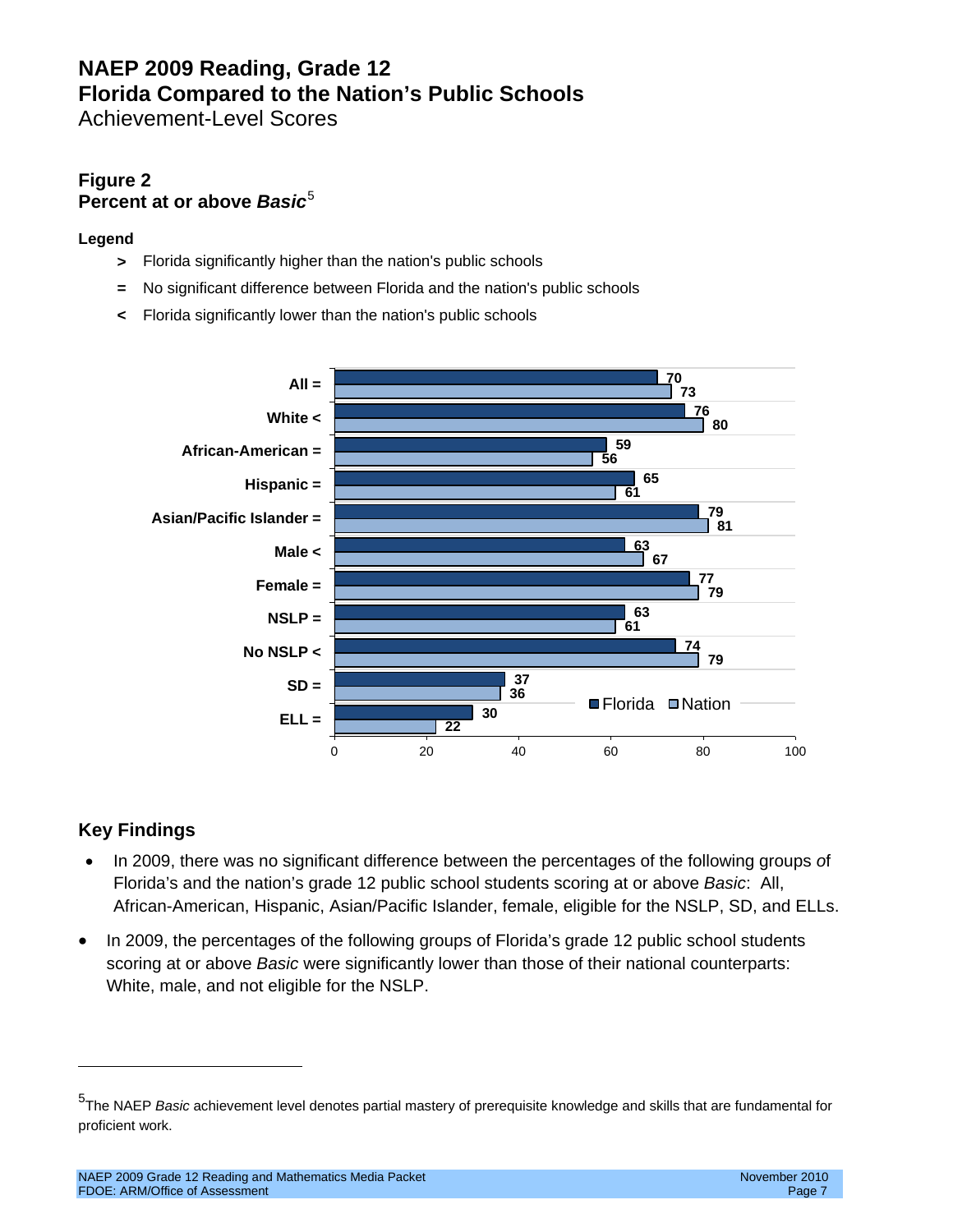### **NAEP 2009 Reading, Grade 12 Florida Compared to the Nation's Public Schools Achievement-Level Scores**

#### **Figure 3 Percent at or above** *Proficient*[6](#page-7-0)

#### **Legend**

- **>** Florida significantly higher than the nation's public schools
- **=** No significant difference between Florida and the nation's public schools
- **<** Florida significantly lower than the nation's public schools
- **‡** Reporting standards not met



- In 2009, there was no significant difference between the percentages of the following groups of Florida's and the nation's grade 12 public school students scoring at or above *Proficient*: African-American, Hispanic, Asian/Pacific Islander, female, eligible for the NSLP, and SD.
- In 2009, the percentages of the following groups of Florida's grade 12 public school students scoring at or above *Proficient* were significantly lower than those of their national counterparts: All, White, male, and not eligible for the NSLP.
- In 2009, the reporting standards to compare the percentage of Florida's grade 12 public school ELLs with those of their national counterparts were not met.

<span id="page-7-0"></span> <sup>6</sup> The NAEP *Proficient* achievement level represents solid academic performance. Students reaching this level have demonstrated competency over challenging subject matter.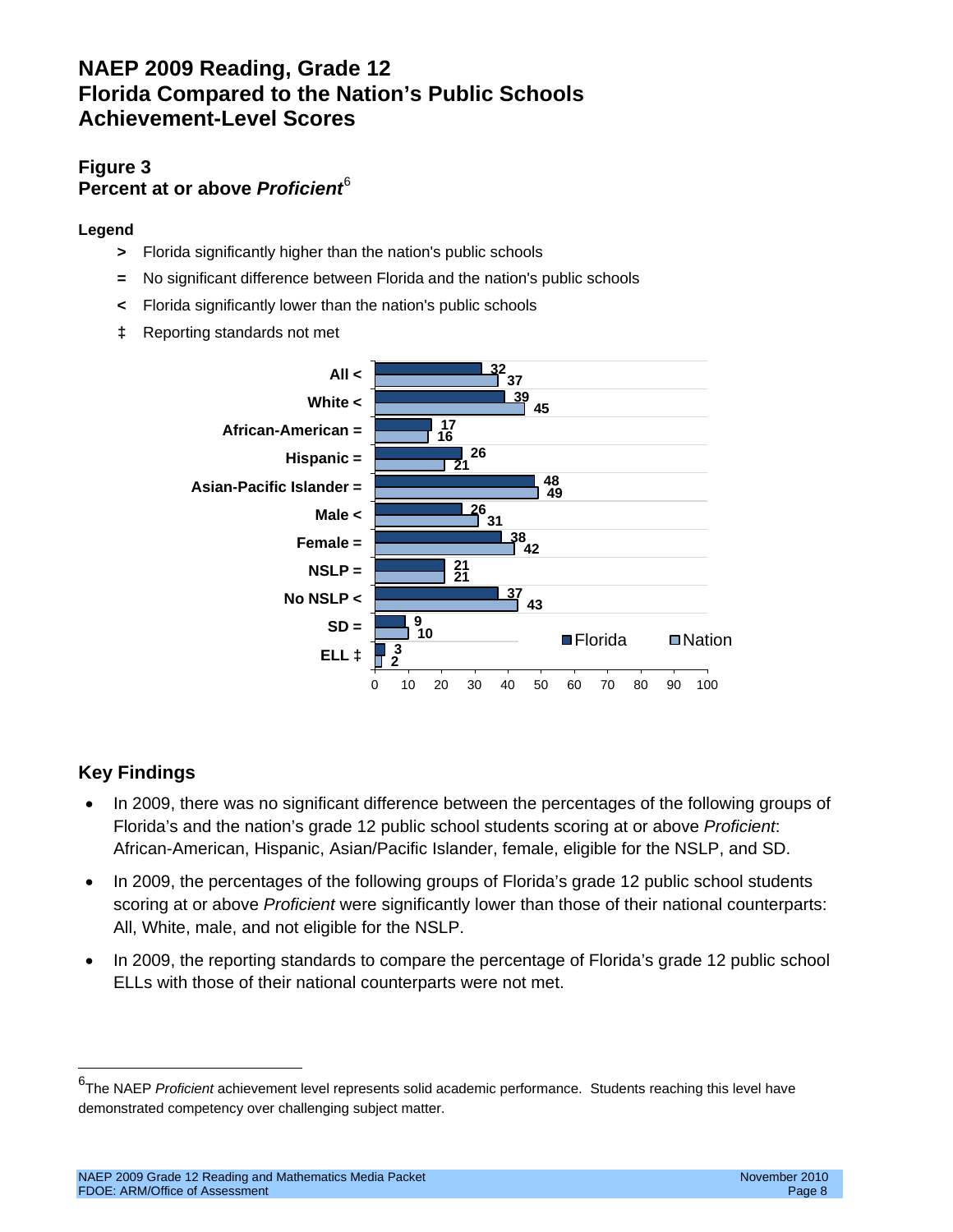# <span id="page-8-0"></span>**NAEP 2009 Reading Grade 12: Performance Gaps Florida's vs. the Nation's Public Schools**

#### **Table 1**

| <b>Grade 12 NAEP 2009 Reading</b> |                                                                                                                         |  |
|-----------------------------------|-------------------------------------------------------------------------------------------------------------------------|--|
| <b>Demographic Group</b>          | <b>Comparison of</b><br><b>Performance Gap</b><br><b>Between Florida's</b><br>and the Nation's<br><b>Public Schools</b> |  |
| White/African-American            | ╯                                                                                                                       |  |
| White/Hispanic                    |                                                                                                                         |  |
| Eligible for NSLP/Not<br>Eligible |                                                                                                                         |  |

#### **Legend**

- **=** No significant difference between the gaps in Florida's and the nation's public schools
- **>** Florida's gap significantly larger than the gap of the nation's public schools
- **<** Florida's gap significantly narrower than the gap of the nation's public schools

#### **Comparison of Reading Performance Gap between Florida's and Nation's Public Schools**

- In 2009, Florida's grade 12 public school White students had an average scale score that was 20 points higher than Florida's African-American students (289 vs. 269). This performance gap was narrower than the 27-point gap between the nation's White and African-American public school students (295 vs. 268).
- In 2009, Florida's grade 12 public school White students had an average scale score that was 12 points higher than Florida's Hispanic students (289 vs. 277). This performance gap was narrower than the nation's 22-point gap between White and Hispanic public school students (295 vs. 273).
- In 2009, Florida's grade 12 public school students not eligible for the NSLP had an average scale score that was 15 points higher than students eligible for the NSLP (288 vs. 273). This performance was narrower than the 20-point gap between the nation's public school students not eligible and eligible for the NSLP (293 vs. 273).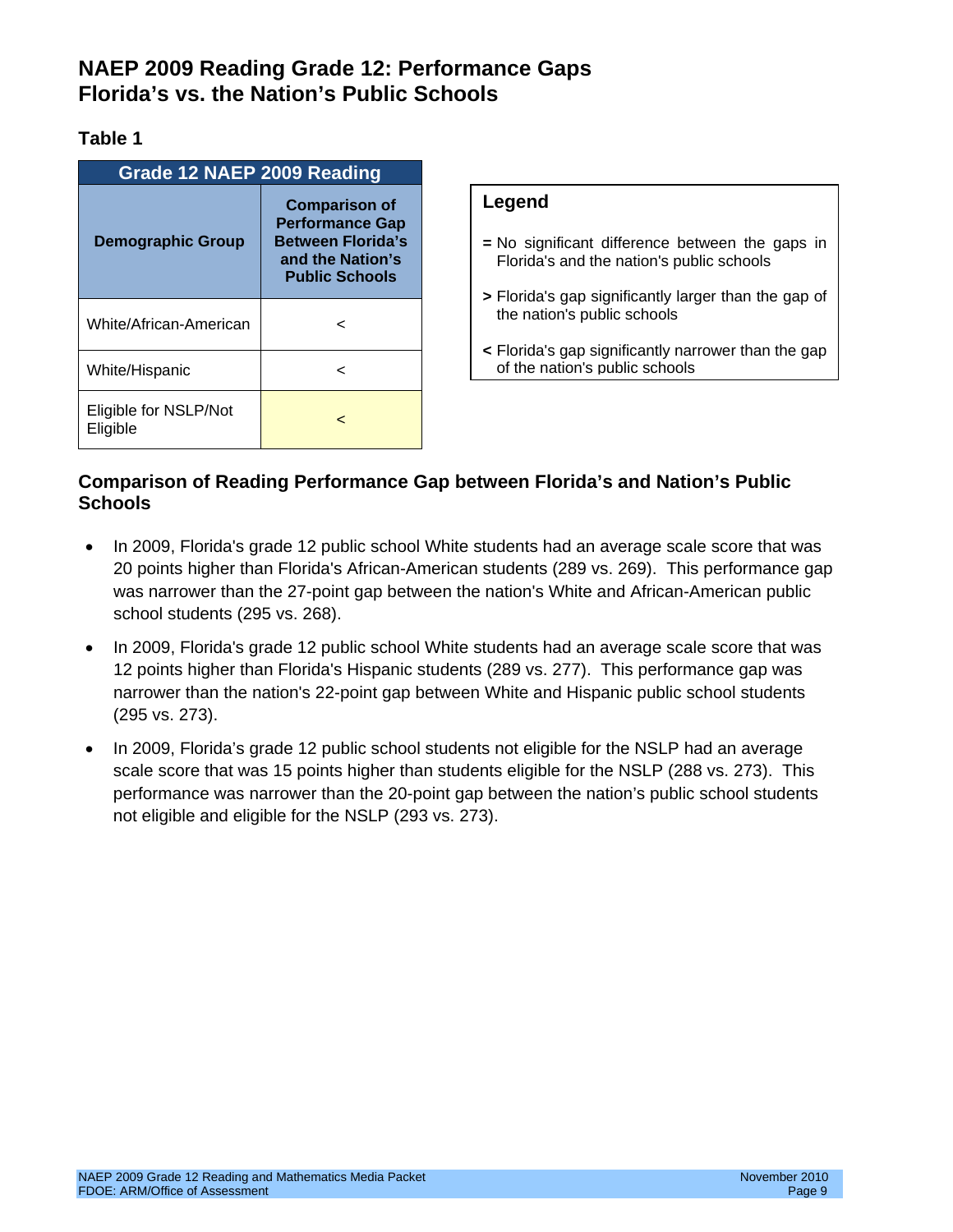# **NAEP Reading, Grade 12 Florida (2009) Compared to the Nation's Public Schools (2002-2009)**

<span id="page-9-0"></span>Average Scale Scores

#### **Figure 4**



#### **Key Finding**

• In 2009, the average scale score of Florida's grade 12 public school students was lower than that of their national counterparts (283 vs. 287).

### <span id="page-9-1"></span>**NAEP Reading Grade 12 Florida (2009) Compared to the Nation's Public Schools (2002-2009)** Achievement-Level Scores

#### **Figure 5**

**Percentage of Students Performing at or above** *Basic* **and at or above** *Proficient*



- In 2009, the percent of Florida's grade 12 public school students performing at or above *Basic* was similar to that of their national counterparts (70 vs. 73 percent).
- In 2009, the percent of Florida's grade 12 public school students performing at or above *Proficient* was lower than that of their national counterparts (32 vs. 37 percent).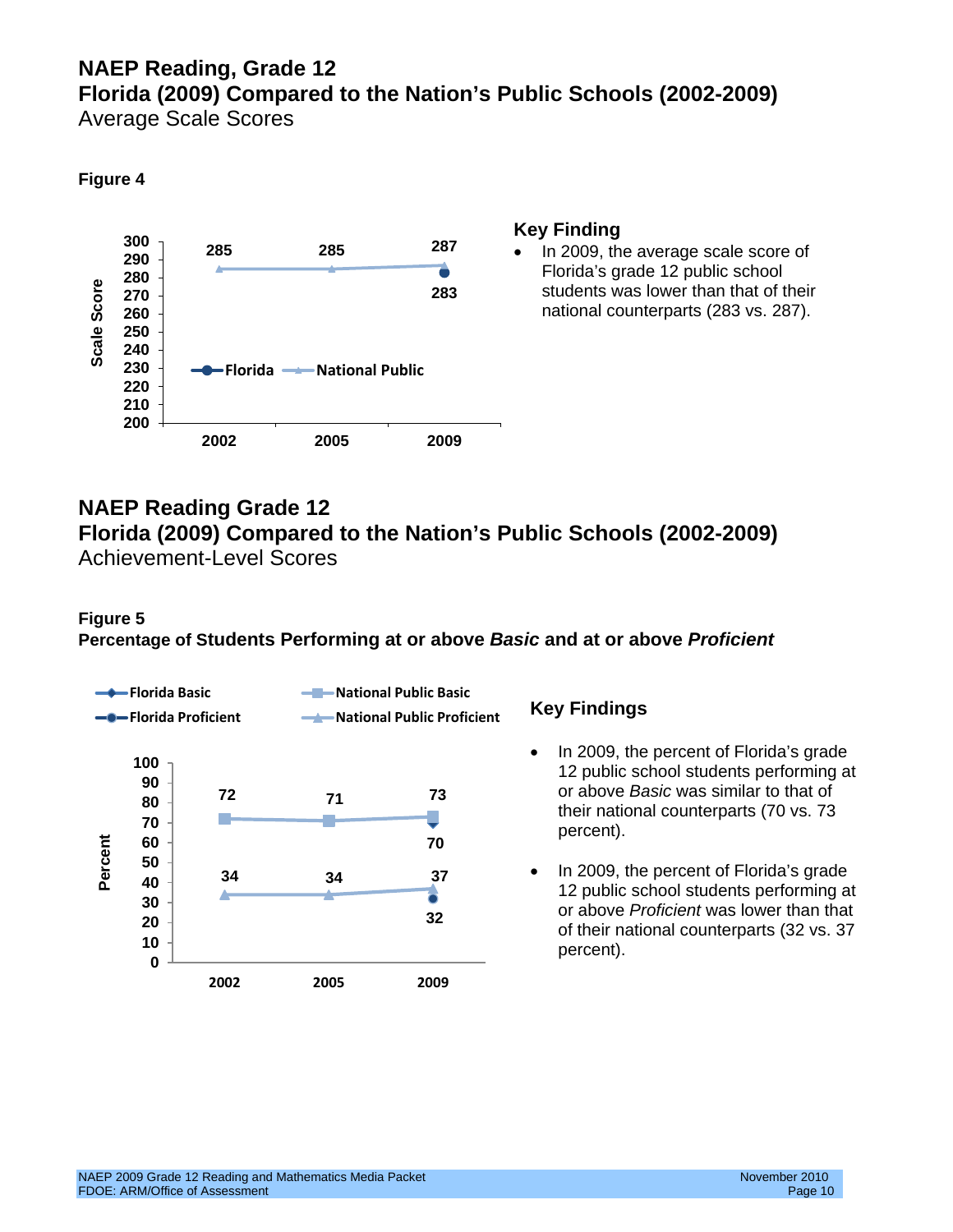# <span id="page-10-0"></span>**Race/Ethnicity**

Schools report the racial/ethnic subgroups that best describe the students eligible to be assessed. Florida has reportable (sufficient size) White, African-American, Hispanic, and Asian/Pacific Islander racial/ethnic groups.

# **NAEP Reading, Grade 12 Florida (2009) Compared to the Nation's Public Schools (2002-2009) Average Scale Scores**

#### **Figure 6**

<span id="page-10-1"></span>White Students **African-American Students** 

<span id="page-10-2"></span>

- In 2009, the average scale score of Florida's grade 12 public school White students was lower than that of their national counterparts (289 vs. 295).
- In 2009, the average scale score of Florida's grade 12 public school African-American students was not significantly different from that of their national counterparts (269 vs. 268).
- In 2009, the average scale score of Florida's grade 12 public school Hispanic students was not significantly different from that of their national counterparts (277 vs. 273).
- In 2009, the average scale score of Florida's grade 12 public school Asian/Pacific Islanders was not significantly different from that of their national counterparts (296 vs. 298).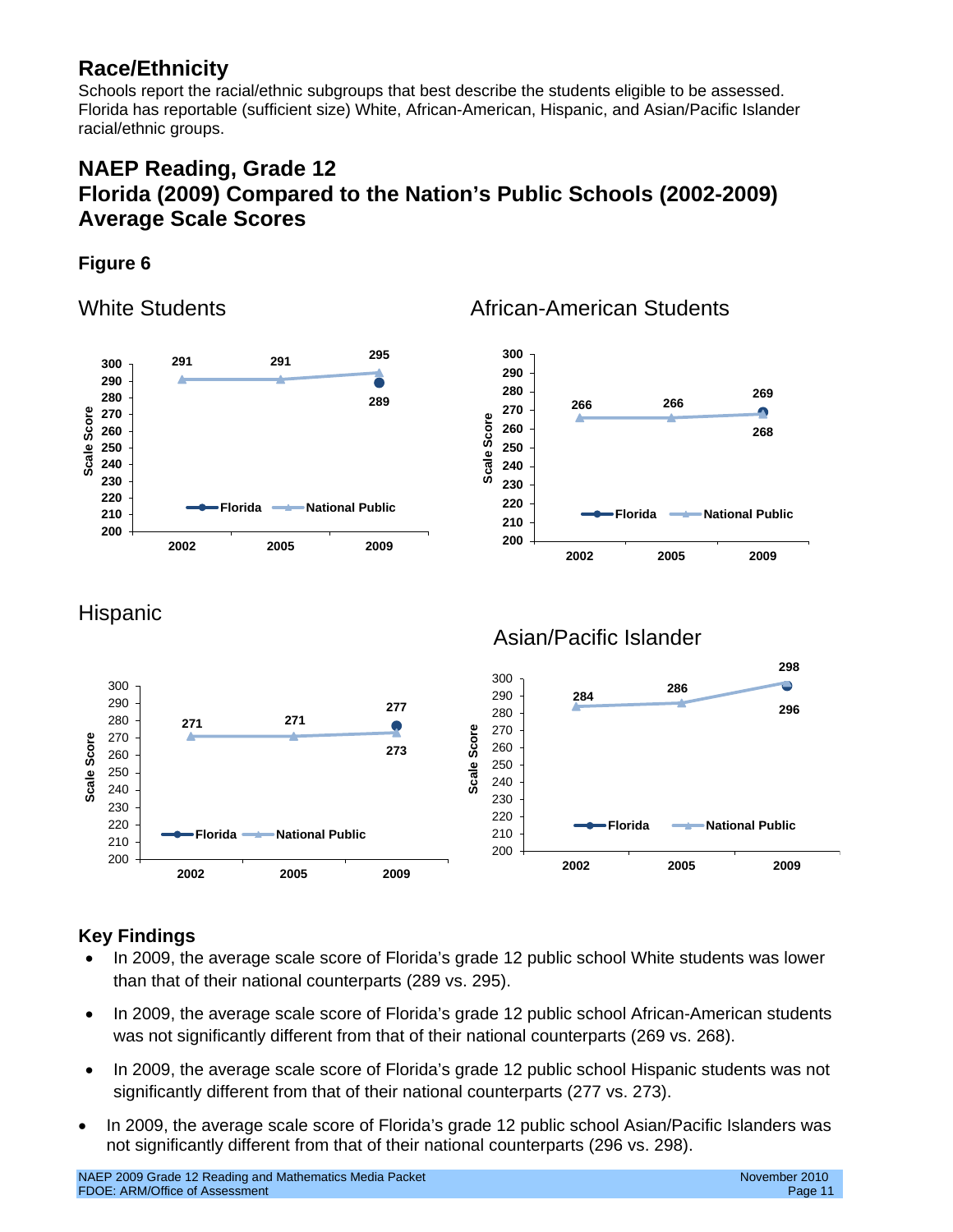# <span id="page-11-0"></span>**National School Lunch Program (NSLP) Eligibility**

NAEP collects data on eligibility for the NSPL, which provides free or reduced-price school lunches. Results for this subgroup of students are included as an indicator of socioeconomic status (SES).

# **NAEP Reading, Grade 12 Florida (2009) Compared to the Nation's Public Schools (2002-2009)**

<span id="page-11-1"></span>Average Scale Scores

**Figure 7**



#### **Key Finding**

• In 2009, the average scale score of Florida's grade 12 public school students eligible for the NSLP was the same as their national counterparts (273).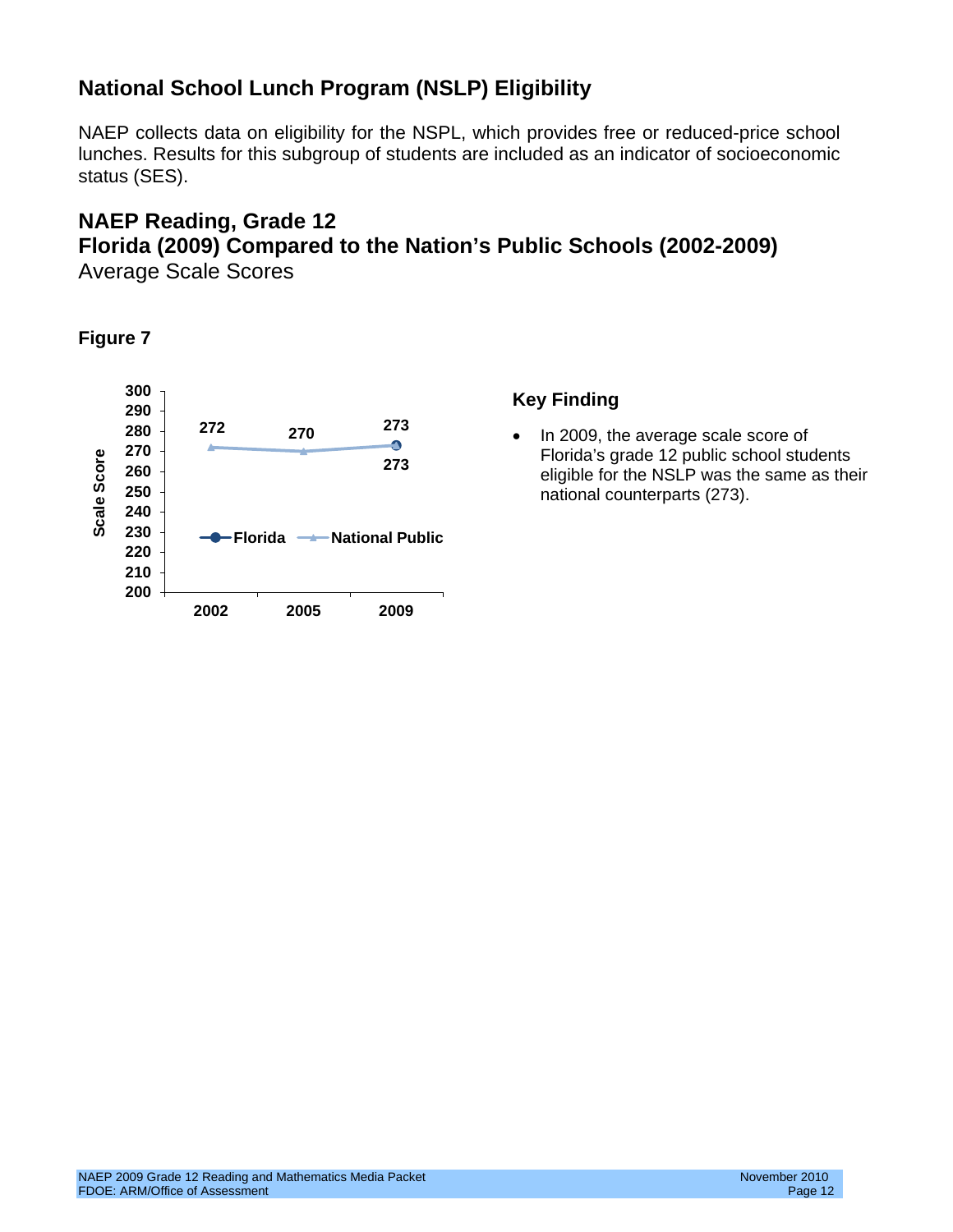# <span id="page-12-0"></span>**Students with Disabilities (SD)**

School staff review the Individualized Educational Plans (IEPs) and Section 504 Plans of the SD selected to participate in NAEP to determine if the accommodations they might need are allowed by NAEP. The NAEP program furnishes tools to assist school personnel in making such decisions. Inclusion in NAEP is encouraged if the student participates in the regular state assessment and if the student can participate in NAEP in a meaningful way with the accommodations NAEP allows. Because percentages of SD students excluded from NAEP may vary considerably across states and within a single state across years, comparisons of results across and within states over time should be interpreted with caution.

### <span id="page-12-1"></span>**NAEP Reading, Grade 12 Florida (2009) Compared to the Nation's Public Schools (2002-2009)** Average Scale Scores



**Figure 8**

#### **Key Finding**

• In 2009, the average scale score of Florida's grade 12 public school SD was the same as their national counterparts (250).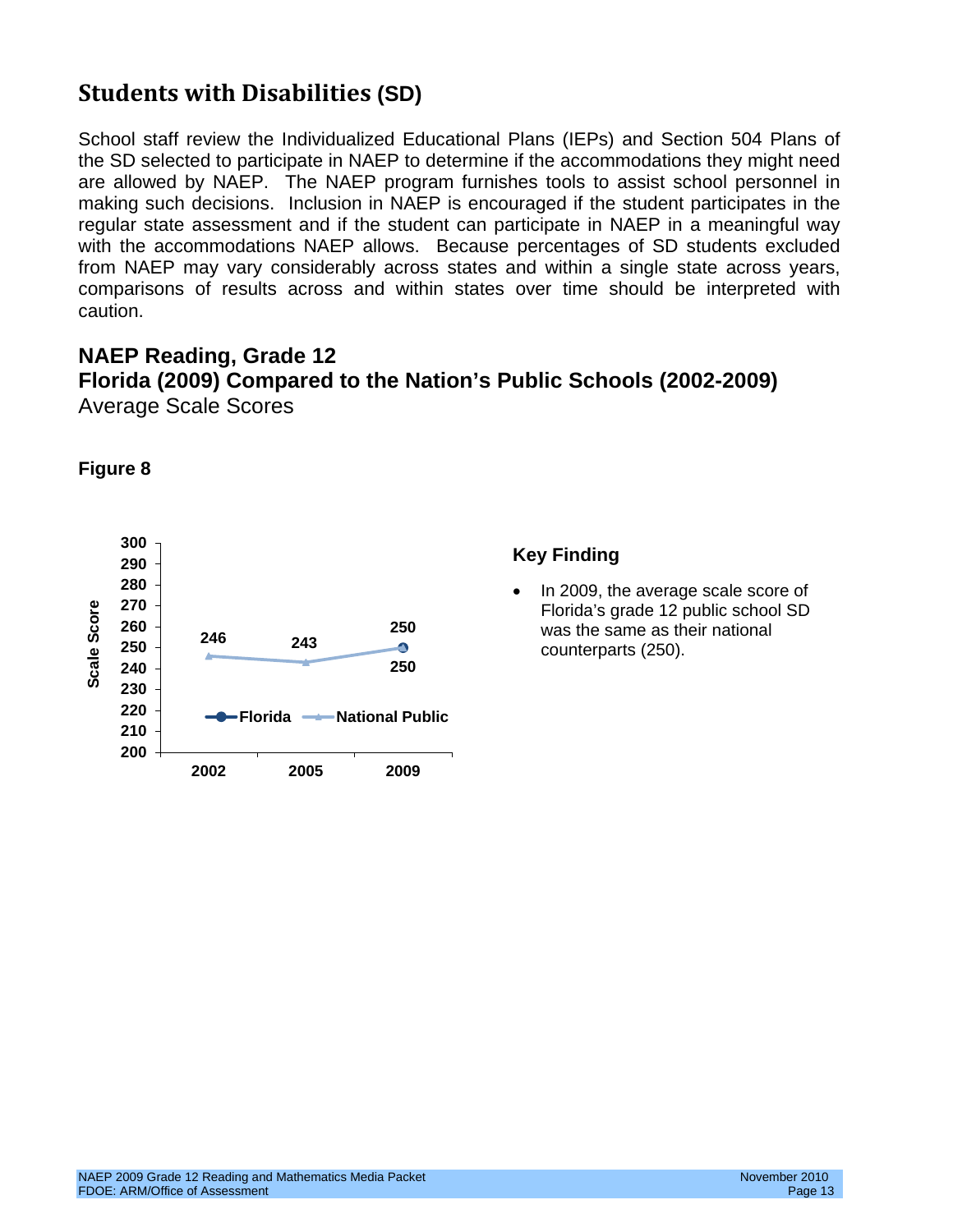# <span id="page-13-0"></span>**English Language Learners** (ELL)

School staff decide whether to include an ELL student in a NAEP assessment and which accommodations, if any, he or she should receive. The NAEP program furnishes tools to assist school personnel in making that decision. Inclusion in NAEP is encouraged if the student participated in the regular state assessment and if the student can participate in NAEP in a meaningful way with the accommodations NAEP allows. Because percentages of ELL students excluded from NAEP may vary considerably across states and within a single state across years, comparisons of results across and within states over time should be interpreted with caution.

#### <span id="page-13-1"></span>**NAEP Reading, Grade 12 Florida (2009) Compared to the Nation's Public Schools (2002-2009)** Average Scale Scores



**Figure 9**

#### **Key Finding**

• In 2009, the average scale score of Florida's grade 12 public school ELLs was not significantly different from that of their national counterparts (245 vs. 240).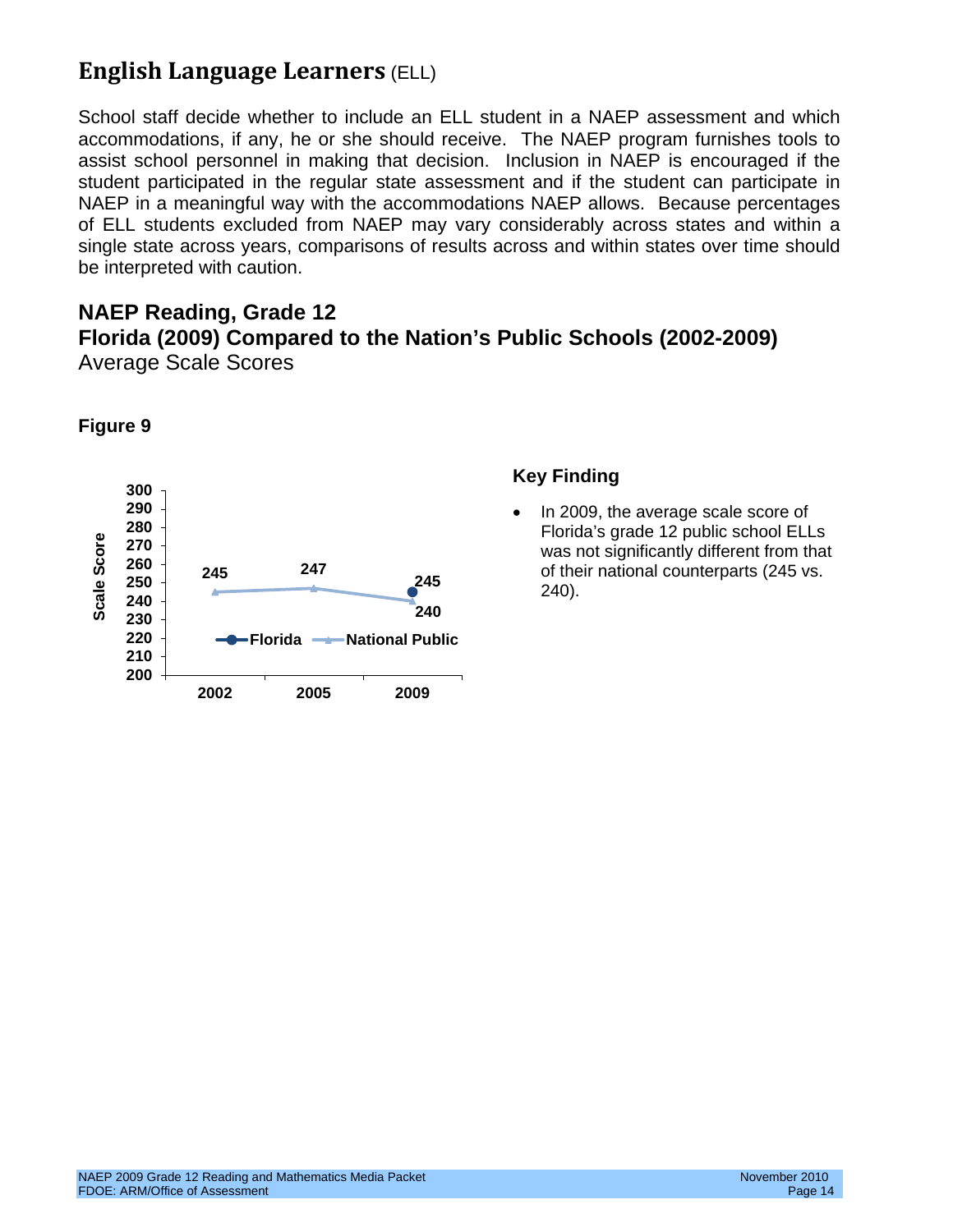# <span id="page-14-0"></span>NAEP 2009 **Mathematics**, Grade 12 **Florida Compared to the Nation's Public Schools**

<span id="page-14-1"></span>Average Scale Scores<sup>[7](#page-14-2)</sup>

#### **Figure 10**

#### **Legend**

- **>** Florida significantly higher than the nation's public schools
- **=** No significant difference between Florida and the nation's public schools
- **<** Florida significantly lower than the nation's public schools



- In 2009, Florida's grade 12 public school Hispanic students had an average scale score that was significantly higher than that of their national counterparts.
- In 2009, the average scale scores of the following groups of Florida's grade 12 public school students were not significantly different from those of their national counterparts: African-American, Asian/Pacific Islander, eligible for the NSLP, SD, and ELLs.
- In 2009, the average scale score of the following groups of Florida's grade 12 public school students were lower than those of their national counterparts: All, White, male, female, and not eligible for the NSLP.

<span id="page-14-2"></span> <sup>7</sup> Average scale scores represent what students know and can do.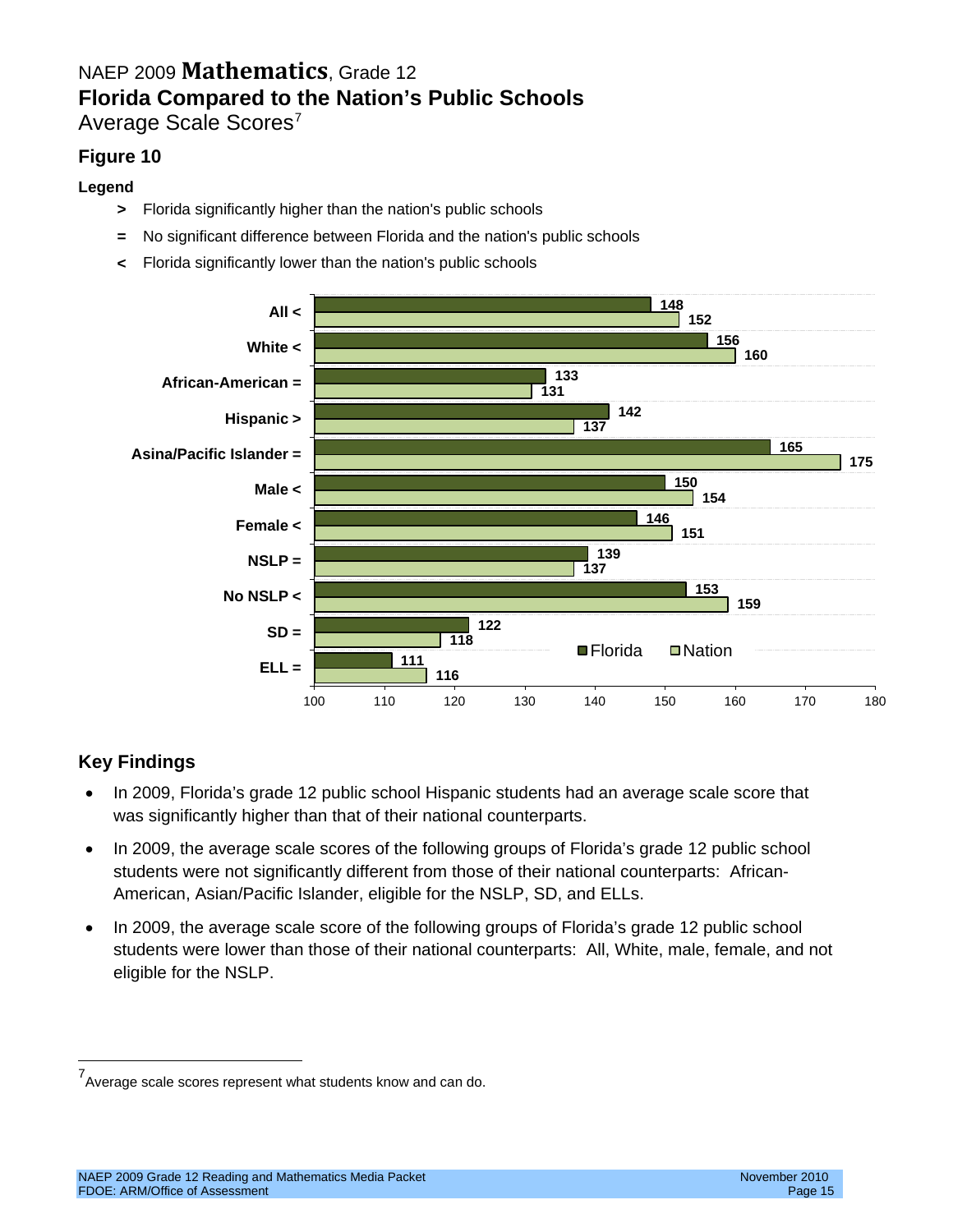# **NAEP 2009 Mathematics, Grade 12 Florida Compared to the Nation's Public Schools**

<span id="page-15-0"></span>Achievement-Level Scores

#### **Figure 11 Percent at or above** *Basic*[8](#page-15-1)

#### **Legend**

- **>** Florida significantly higher than the nation's public schools
- **=** No significant difference between Florida and the nation's public schools
- **<** Florida significantly lower than the nation's public schools



- In 2009, the percentage of Florida's grade 12 public school Hispanic students scoring at or above *Basic* was significantly higher than that of their national counterparts.
- In 2009, there was no significant difference between the percentages of the following groups of Florida's and the nation's grade 12 public school students scoring at or above *Basic*: White, African-American, Asian/Pacific Islander, male, eligible for the NSLP, SD, and ELLs.
- In 2009, the percentages of the following groups of Florida's grade 12 public school students scoring at or above *Basic* was significantly lower than that of their national counterparts: All, female and not eligible for the NSLP.

<span id="page-15-1"></span> <sup>8</sup> The NAEP *Basic* achievement level denotes partial mastery of prerequisite knowledge and skills that are fundamental for proficient work.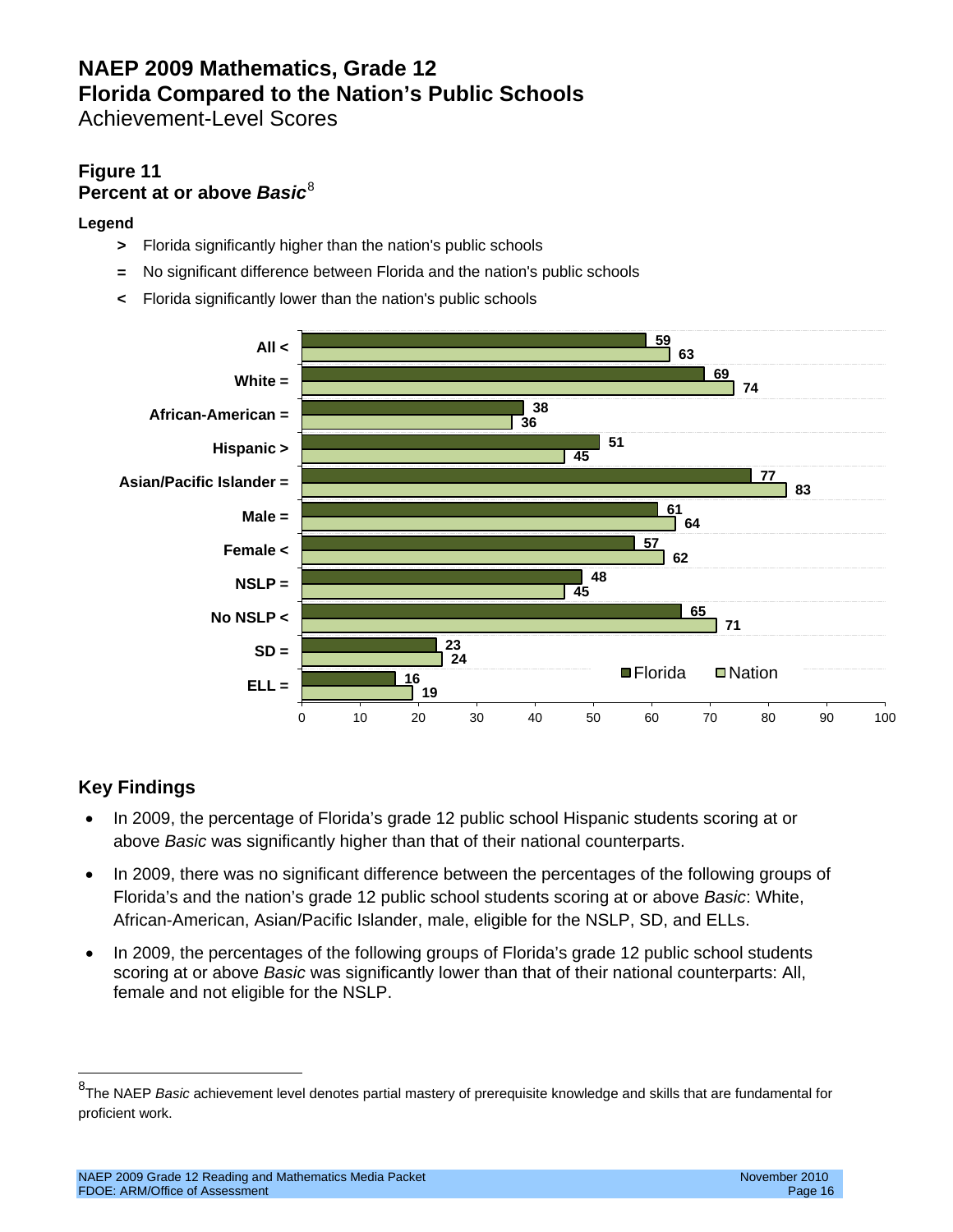# **NAEP 2009 Mathematics, Grade 12 Florida Compared to the Nation's Public Schools Achievement-Level Scores**

#### **Figure 12 Percent at or above** *Proficient*[9](#page-16-0)

#### **Legend**

- **>** Florida significantly higher than the nation's public schools
- **=** No significant difference between Florida and the nation's public schools
- **<** Florida significantly lower than the nation's public schools



- In 2009, there was no significant difference between the percentages of the following groups of Florida's and the nation's grade 12 public school students scoring at or above *Proficient:* African-American, Hispanic, Asian/Pacific Islander, eligible for the NSLP, SD, ELLs.
- In 2009, the percentages of the following groups of Florida's grade 12 public school students scoring at or above *Proficient* was significantly lower than those of their national counterparts: All, White, male, female, and not eligible for the NSLP.

<span id="page-16-0"></span> <sup>9</sup> The NAEP *Proficient* achievement level represents solid academic performance. Students reaching this level have demonstrated competency over challenging subject matter.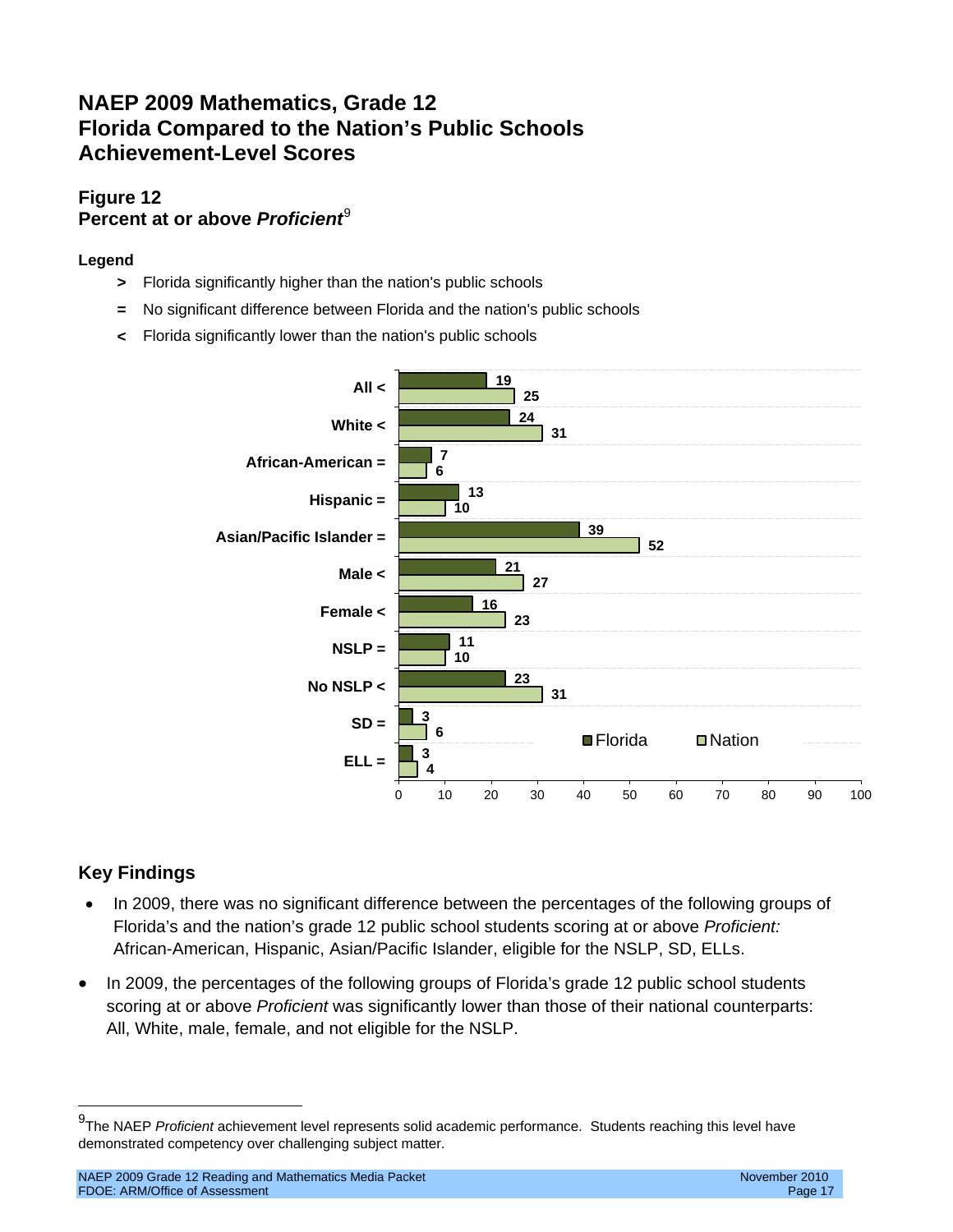# <span id="page-17-0"></span>**NAEP 2009 Mathematics Grade 12 Florida's vs. the Nation's Public Schools** Performance Gaps

#### <span id="page-17-1"></span>**Table 2**

| <b>Grade 12 NAEP 2009 Mathematics</b> |                                                                                                                         |                                                                                                   |
|---------------------------------------|-------------------------------------------------------------------------------------------------------------------------|---------------------------------------------------------------------------------------------------|
| <b>Demographic Group</b>              | <b>Comparison of</b><br><b>Performance Gap</b><br><b>Between Florida's</b><br>and the Nation's<br><b>Public Schools</b> | Legend<br>$=$ No significant difference between the gaps in                                       |
| White/African-American                |                                                                                                                         | Florida's and the nation's public schools<br>> Florida's gap significantly larger than the gap of |
| White/Hispanic                        | <                                                                                                                       | the nation's public schools<br>< Florida's gap significantly narrower than the gap                |
| Eligible for NSLP/<br>Not Eligible    | <                                                                                                                       | of the nation's public schools                                                                    |

Comparison of Mathematics Performance Gap between Florida's and the Nation's Public **Schools** 

- In 2009, Florida's grade 12 public school White students had an average scale score that was 23 points higher than Florida's African-American students (156 vs. 133). This performance gap was narrower than the 29-point performance gap between the nation's White and African-American public school students (160 vs. 131).
- In 2009, Florida's grade 12 public school White students had an average scale score that was 14 points higher than Florida's Hispanic students (156 vs. 142). This performance gap was narrower than the nation's 23-point performance gap between White and Hispanic public school students (160 vs. 137).
- In 2009, Florida's grade 12 public school students not eligible for the NSLP had an average scale score that was 14 points higher than students eligible for the NSLP (153 vs. 139). This performance gap was narrower than the 22-point performance gap between their national counterparts (159 vs. 137).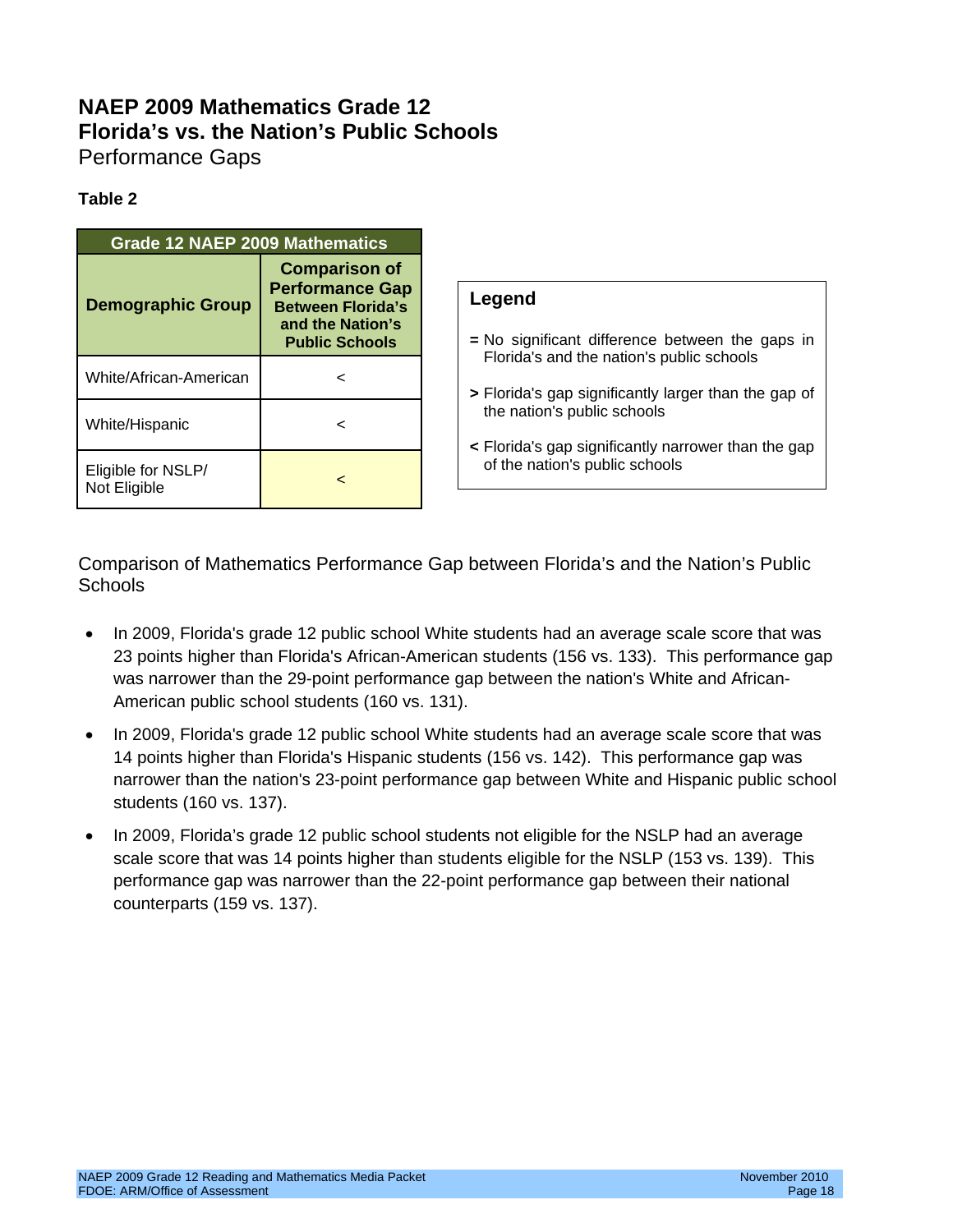# <span id="page-18-0"></span>**NAEP Mathematics, Grade 12 Florida (2009) Compared to the Nation's Public Schools (2005 and 2009)**

<span id="page-18-1"></span>Average Scale Scores



#### **Key Finding**

In 2009, the average scale score of Florida's grade 12 public school students was lower than that of their national counterparts (148 vs. 152).

### <span id="page-18-2"></span>**NAEP Mathematics, Grade 12 Florida (2009) Compared to the Nation's Public Schools (2005 and 2009)** Achievement-Level Scores

#### **Figure 14 Percentage of Students Performing at or above** *Basic* **and at or above** *Proficient*



- In 2009, the percent of Florida's grade 12 public school students performing at or above *Basic* was lower than that of their national counterparts (59 vs. 63 percent).
- In 2009, the percent of Florida's grade 12 public school students performing at or above *Proficient* was lower than that of their national counterparts (19 vs. 25 percent).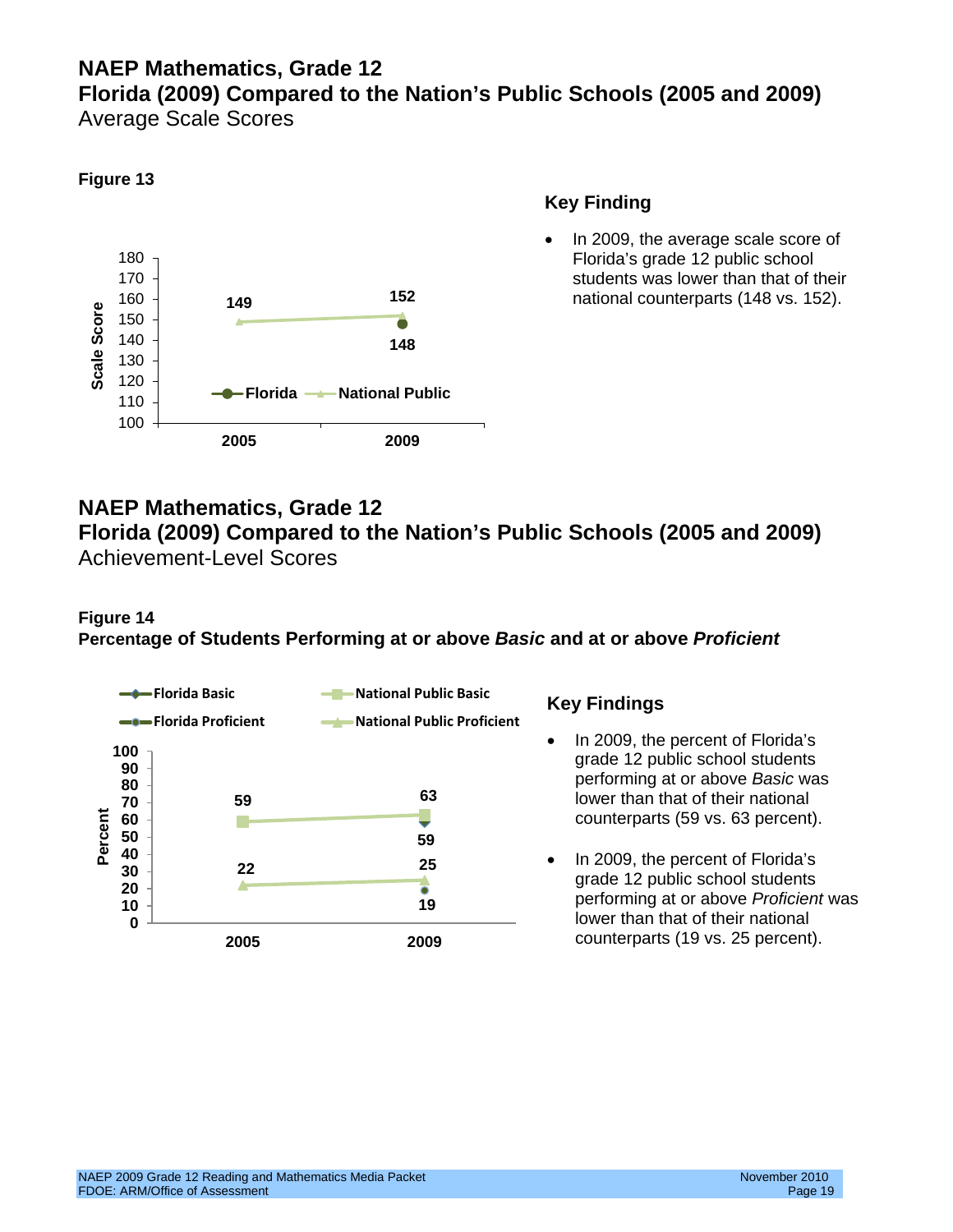# <span id="page-19-0"></span>**Race/Ethnicity**

Schools report the racial/ethnic subgroups that best describe the students eligible to be assessed. Florida has reportable (sufficient size) White, African-American, Hispanic, and Asian/Pacific Islander racial/ethnic groups.

# <span id="page-19-1"></span>**NAEP Mathematics, Grade 12 Florida (2009) Compared to the Nation's Public Schools (2005 and 2009)**

<span id="page-19-2"></span>Average Scale Scores

### **Figure 15**

<span id="page-19-3"></span>



### <span id="page-19-4"></span>Hispanic Students **Asian/Pacific Islander Students**



- In 2009, the average scale score of Florida's grade 12 public school White students was lower than that of their national counterparts (156 vs. 160).
- In 2009, the average scale score of Florida's grade 12 public school African-American students was not significantly different from that of their national counterparts (133 vs. 131).
- In 2009, the average scale score of Florida's grade 12 public school Hispanic students was significantly higher than that of their national counterparts (142 vs. 137).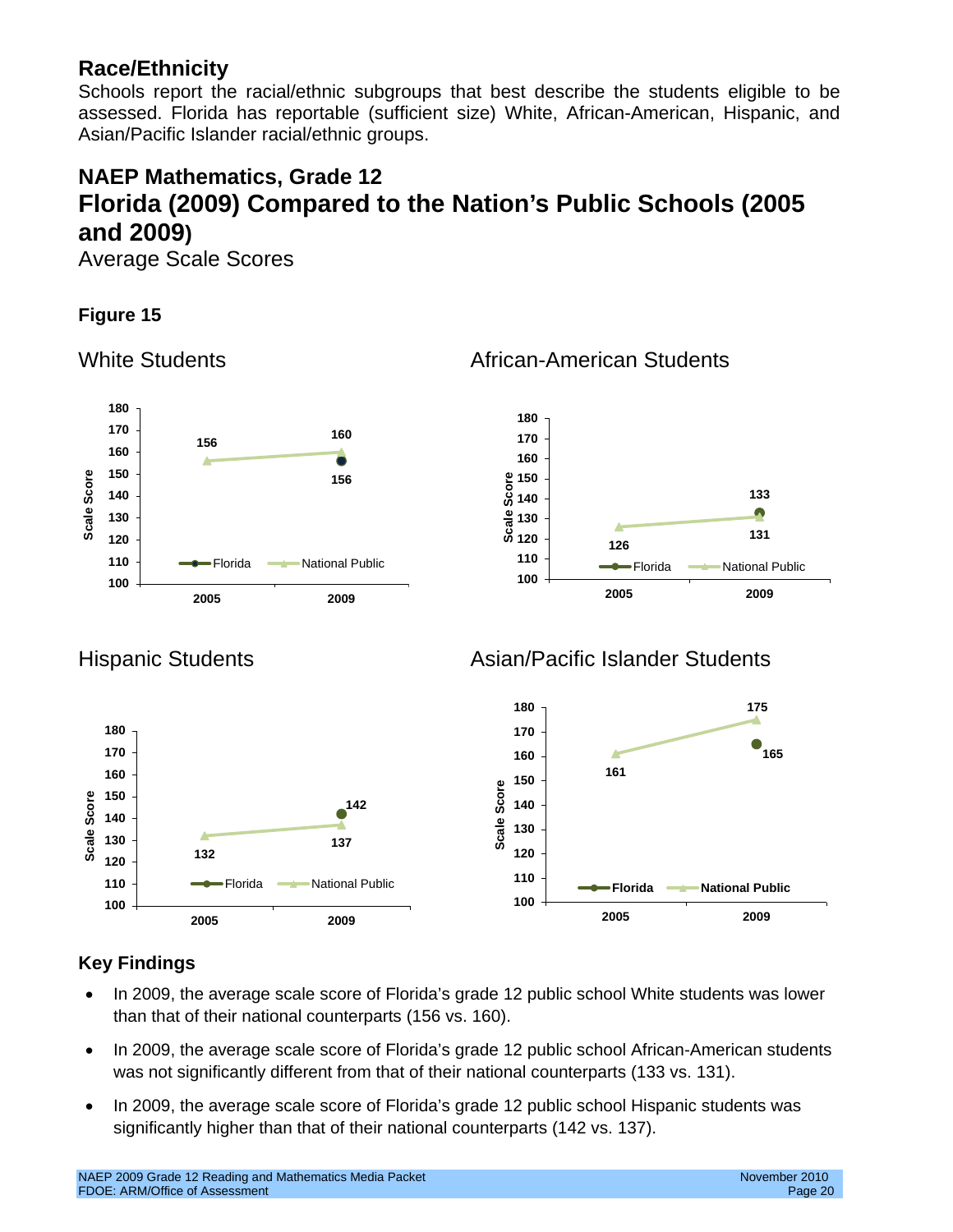• In 2009, the average scale score of Florida's grade 12 public school Asian/Pacific Islanders was not significantly different from that of their national counterparts (165 vs. 175).

# <span id="page-20-0"></span>**National School Lunch Program (NSLP) Eligibility**

NAEP collects data on eligibility for the NSLP, which provides free or reduced-price school lunches. Results for this subgroup of students are included as an indicator of socioeconomic status (SES).

### **NAEP Mathematics, Grade 12**

### <span id="page-20-2"></span><span id="page-20-1"></span>**Florida (2009) Compared to the Nation's Public Schools (2005 and 2009)** Average Scale Scores

#### **Figure 16**



#### **Key Finding**

• In 2009, the average scale score of Florida's grade 12 public school students eligible for the NSLP was similar to that of their national counterparts (139 vs. 137).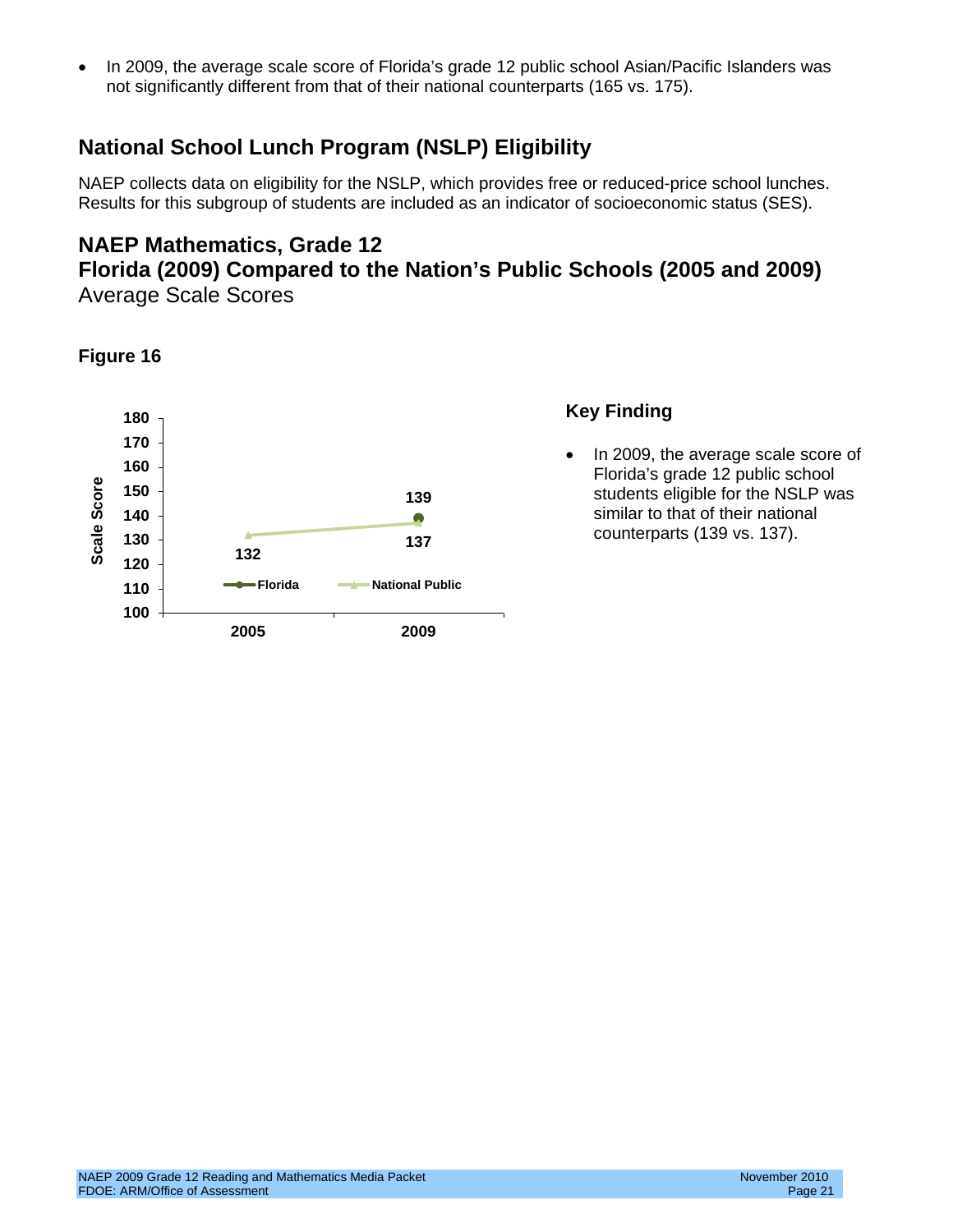# <span id="page-21-0"></span>**Students with Disabilities (SD)**

School staff review the Individualized Educational Plans (IEPs) and Section 504 Plans of the SD selected to participate in NAEP to determine if the accommodations they might need are allowed by NAEP. The NAEP program furnishes tools to assist school personnel in making such decisions. Inclusion in NAEP is encouraged if the student participates in the regular state assessment and if the student can participate in NAEP in a meaningful way with the accommodations NAEP allows. Because percentages of SD students excluded from NAEP may vary considerably across states and within a single state across years, comparisons of results across and within states over time should be interpreted with caution.

#### <span id="page-21-2"></span><span id="page-21-1"></span>**NAEP Reading, Grade 12 Florida (2009) Compared to the Nation's Public Schools (2005 and 2009)** Average Scale Scores



#### **Figure 17**

#### **Key Finding**

• In 2009, the average scale score of Florida's grade 12 public school SD was similar to that of their national counterparts (122 vs. 118).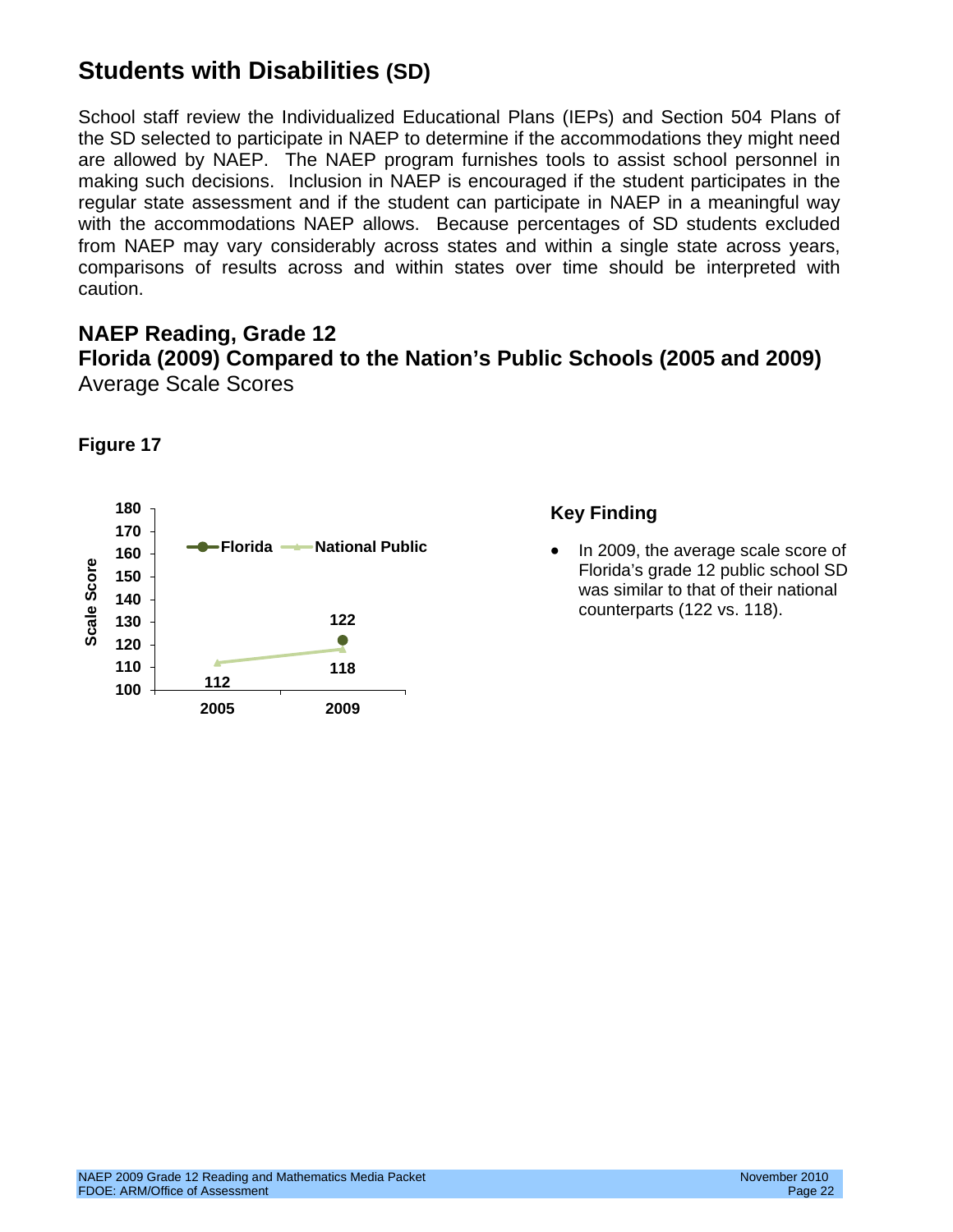# <span id="page-22-0"></span>**English Language Learners** (ELL)

School staff decides whether to include an ELL in a NAEP assessment and which accommodations, if any, he or she should receive. The NAEP program furnishes tools to assist school personnel in making that decision. Inclusion in NAEP is encouraged if the student participated in the regular state assessment and if the student can participate in NAEP in a meaningful way with the accommodations NAEP allows. Because percentages of ELL students excluded from NAEP may vary considerably across states and within a single state across years, comparisons of results across and within states over time should be interpreted with caution.

#### <span id="page-22-2"></span><span id="page-22-1"></span>**NAEP Mathematics, Grade 12 Florida (2009) Compared to the Nation's Public Schools (2005 and 2009)** Average Scale Scores



#### **Key Finding**

• In 2009, the average scale score of Florida's grade 12 public school ELLs was not significantly different from that of their national counterparts (111 vs. 116).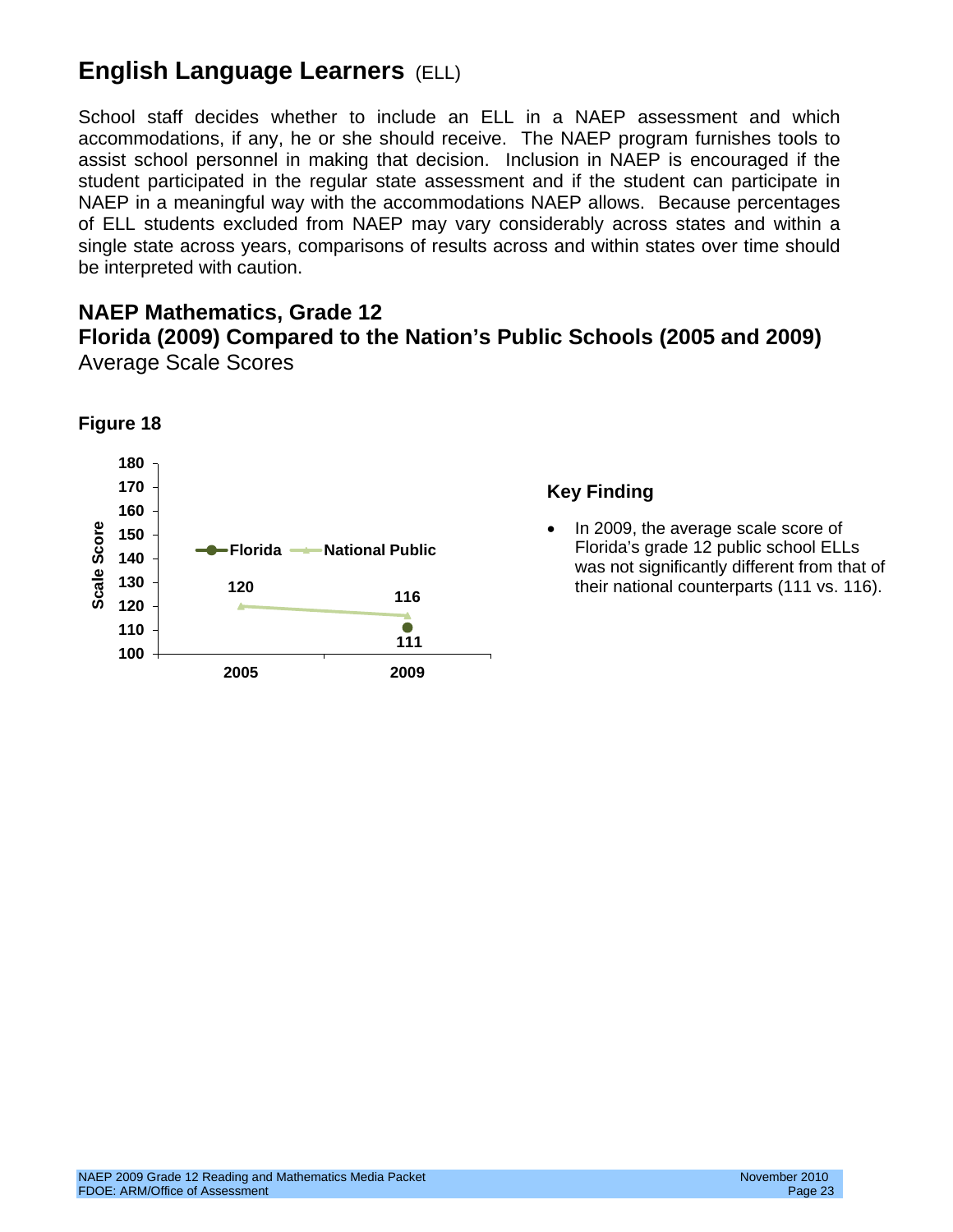# <span id="page-23-0"></span>**Appendix A: Scores Vary by Level of Mathematics Completed**

On the Grade 12 NAEP 2009 Mathematics Assessment, students were asked to indicate which mathematics courses they had completed since eighth grade. The results were grouped into five categories based on the most advanced course the student had taken of the following courses: Calculus, Pre-Calculus, Trigonometry/Algebra 2, Geometry, and Algebra 1 or less.

Students completing higher-level courses had higher average mathematics scores than those students completing lower-level courses. In 2009, students who reported taking a Calculus class scored higher on average than students who had not yet reached that level of mathematics. Similarly, students who had completed Pre-Calculus scored higher than students whose highest level of mathematics course was Trigonometry/Algebra 2, Geometry, or Algebra 1 or less.

# **NAEP 2009 Mathematics, Grade 12 Florida and the Nation's Public School Students Average Scale Scores**

#### **Figure 19**

#### **Legend**

- **>** Florida significantly higher than the nation's public schools
- **=** No significant difference between Florida and the nation's public schools
- **<** Florida significantly lower than the nation's public schools



**Percentage by Highest Level of Mathematics Course Completed by Florida's and the Nation's Public School Students**

#### **Table 3**

| <b>MATHEMATICS COURSE</b> | <b>FLORIDA</b><br><b>PERCENTAGE</b> | <b>NATIONAL PUBLIC</b><br><b>PERCENTAGE</b> |
|---------------------------|-------------------------------------|---------------------------------------------|
| Calculus                  | 12%                                 | 17%                                         |
| Pre-Calculus              | 17%                                 | 24%                                         |
| Trigonometry/Algebra 2    | 56%                                 | 43%                                         |
| Geometry                  | 13%                                 | 11%                                         |
| Algebra 1 or Less         | 2%                                  | 5%                                          |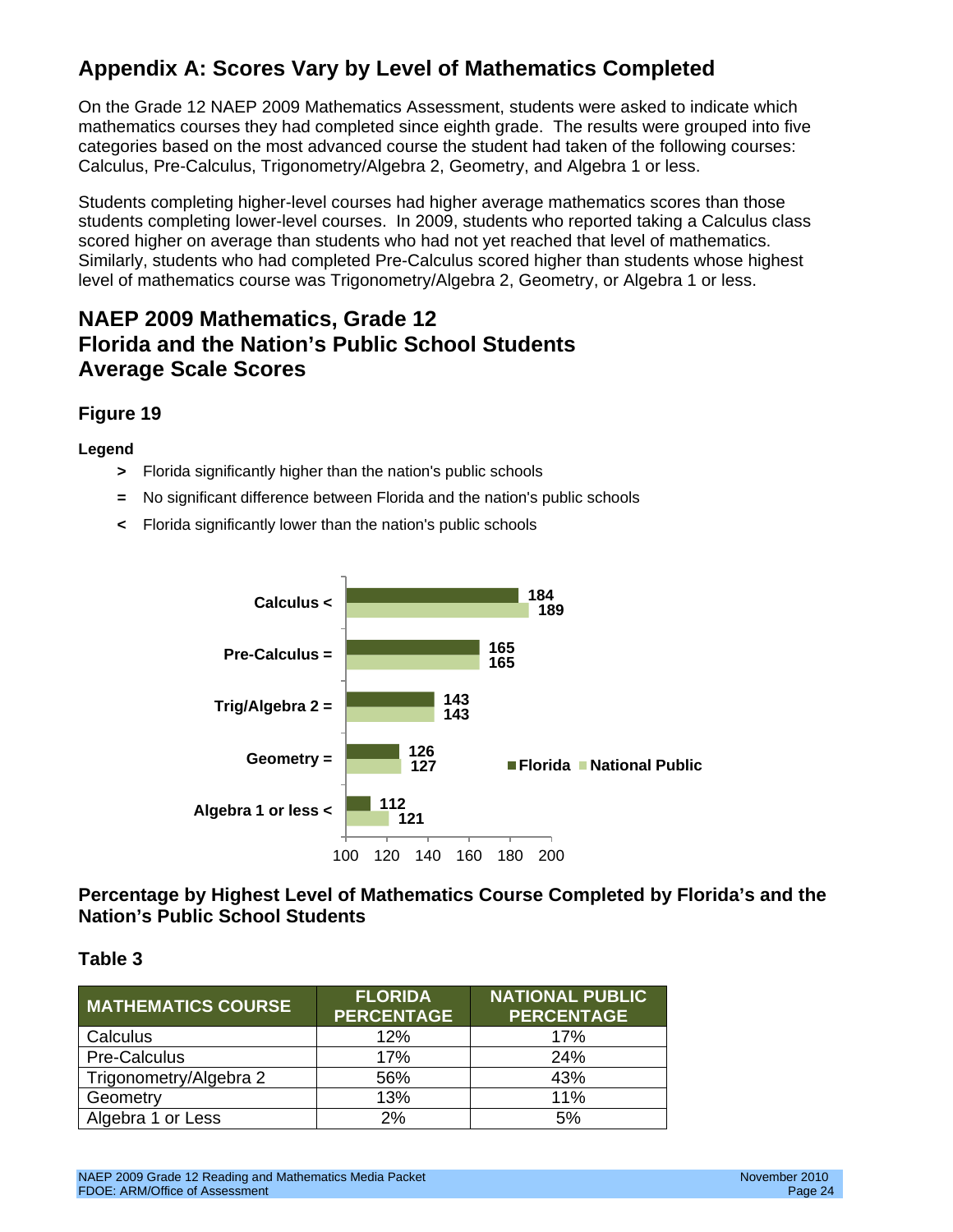# <span id="page-24-0"></span>**Appendix B: Educational Aspirations and Plans after High School**

Grade 12 students participating in the NAEP 2009 Reading Assessment were asked to choose from several options indicating how much education they expected to complete. The educational aspirations of Florida's students were similar to those of the nation. Additionally, grade 12 students participating in the mathematics assessment were asked about what their expected main activity would be in the year after leaving high school. The plans of Florida's students were similar to those of the nation's public school students, with the exception of students' planning to serve in the military (Florida's percentage is statistically higher than that of the nation's). Figures 20 and 21 compare the educational aspirations of Florida's students and their plans for after high school with those of the nation's public school students.

### **NAEP 2009 Reading, Grade 12, Educational Aspirations Florida's and the Nation's Public School Students, 2009**





Of the students responding to this background question, three percent of Florida's and two percent of the Nation's Public School students indicated that they did not know their educational aspirations.

# **NAEP 2009 Mathematics, Grade 12, Plans after High School Florida's and the Nation's Public School Students**

#### **Figure 21**



**Florida Percentage National Public Percentage**

Of the students responding to this background question, four percent of both Florida's and the nation's public school students indicated "Other" as their choice of answer.